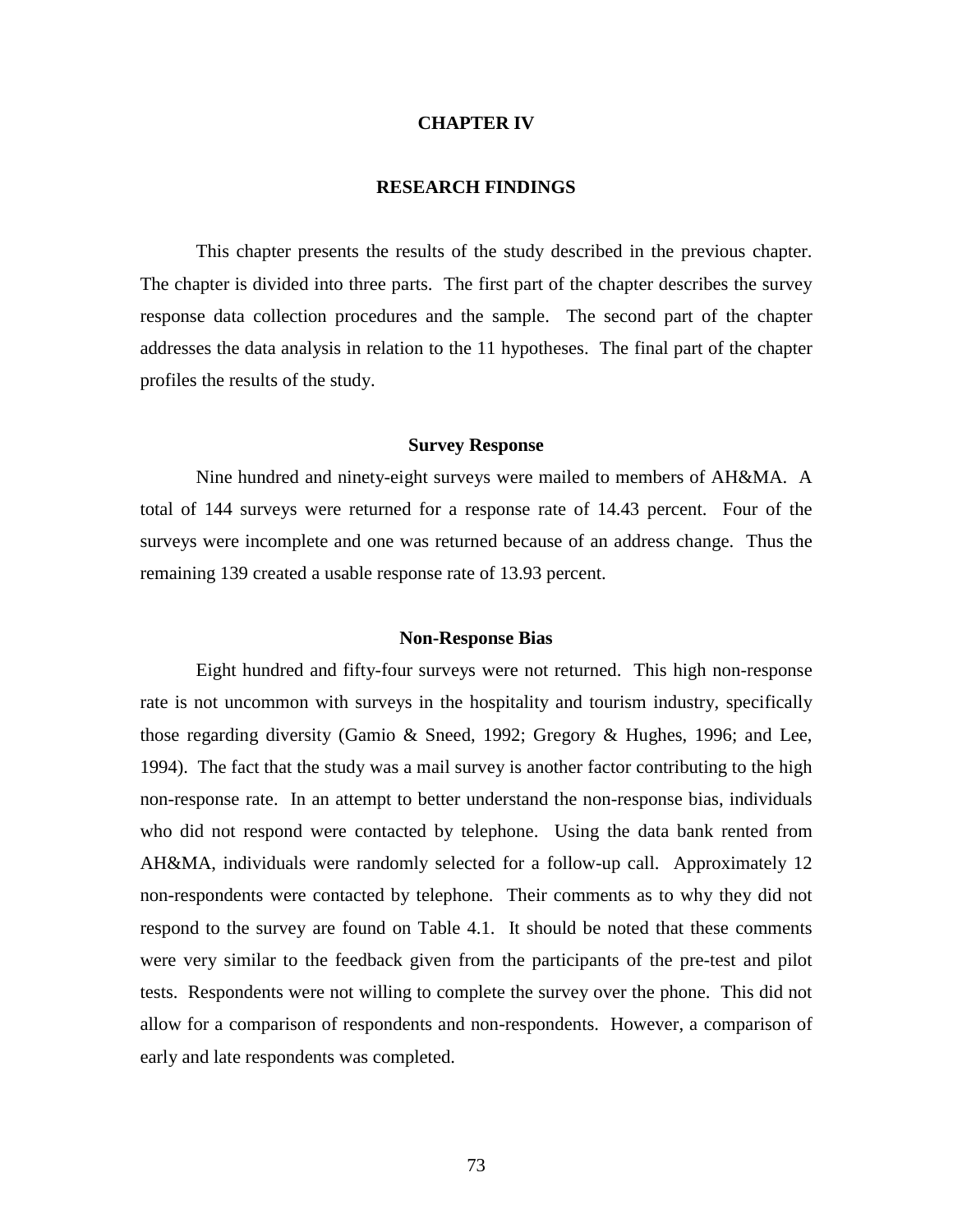Surveys were coded according to the time of response. Two groups were identified. The groups were labeled "on-time" and "late" according to their response time. Crosstabs and frequency distributions were analyzed to test for homogeneity of responses across the two groups. Visual profiles indicated no inherent differences existed in the data. The frequencies revealed that each of the variables when compared across times had similar response distributions. Crosstabs were run to quantitatively test for differences in the data.

According to the chi-square tests of independence (Pearson and Likelihood Ratio) there were no differences between the two groups for the distribution of responses in 49 out of 50 diversity management training initiatives and no differences between the 13 demographic questions. The analysis of the data using the crosstabs and frequencies supported the assumption that no inherent differences existed between the groups based on response time. Thus, the data were combined for further analysis.

| Non-respondents               | Comments as to why the survey was not filled out                                                                                                                        |
|-------------------------------|-------------------------------------------------------------------------------------------------------------------------------------------------------------------------|
| Non-respondents 1, 8,<br>& 10 | Time - the lack of time to fill out the survey; the survey was too<br>long                                                                                              |
| 9                             | Non-respondents $2 \&$ Lost survey - misplaced the survey and didn't receive a second<br>one, just a post card.                                                         |
| Non-respondent 3              | Time and Lack of Necessity - the lack of time; did not feel it<br>was necessary to fill out the survey because the company does<br>not offer such a program.            |
| Non-respondent 4              | Non-participant - the company offers the program, but I do not<br>participate. So why bother? Not worth while. We should just<br>get along. It's just another buzzword. |
| Non-respondent 5              | Did not receive the survey.                                                                                                                                             |
| Non-respondents 6 $\&$<br>12  | I knew nothing about the program. We do not have the need for<br>such a program in my hotel.                                                                            |
| Non-respondent 7              | My company does not offer multicultural programs; therefore I<br>did not feel that I could assist.                                                                      |

**Table 4. 1 Comments From Non-Respondents**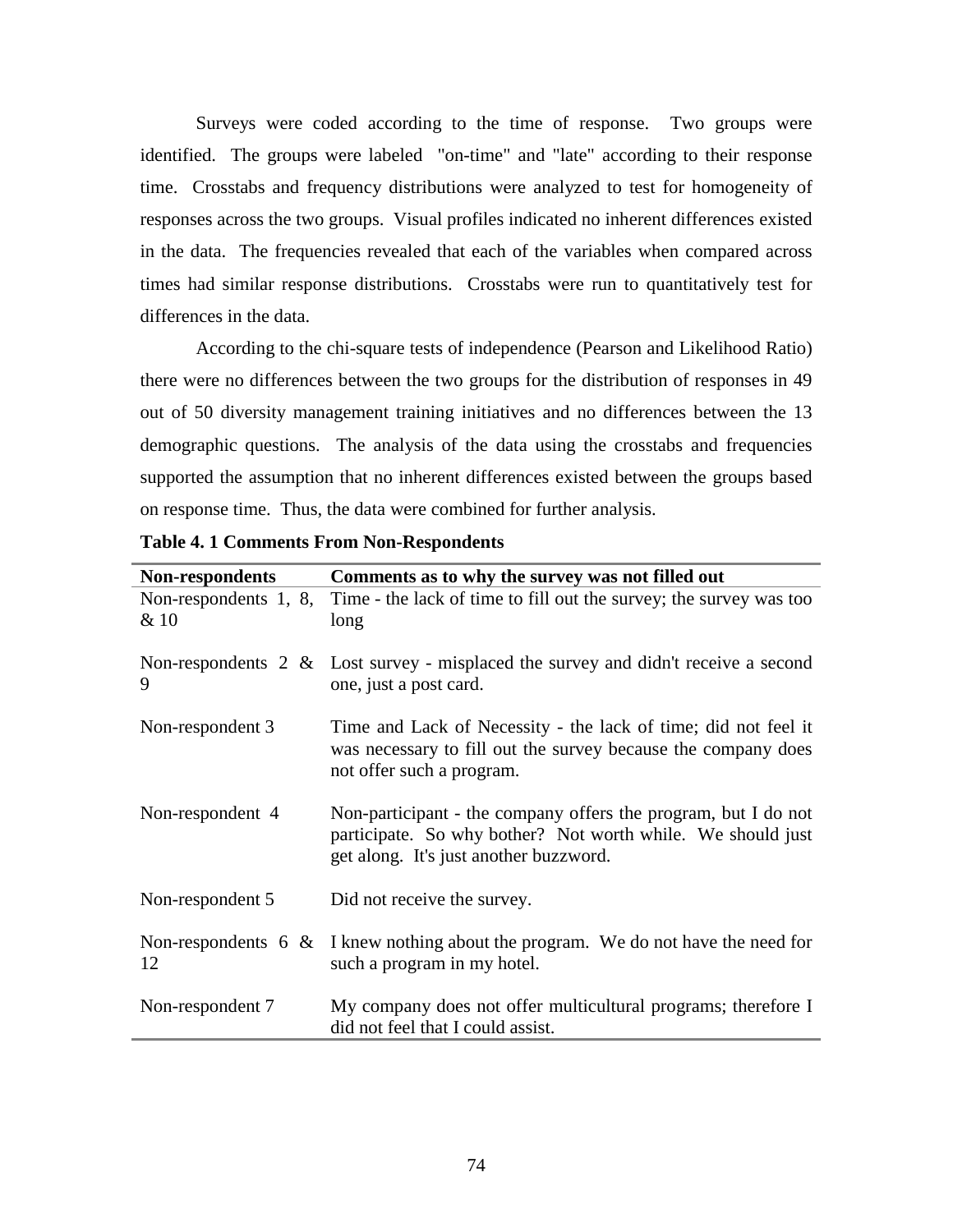# **Data Analysis**

This section will discuss the procedures used to analyze the data, describe the sample, and give the results of the analysis in relation to each of the hypotheses. It is subdivided into five sections. The first four sub-sections correspond to the four parts of the survey. The fifth subsection addresses the 11 hypotheses. Descriptive Statistics, Multiple Regression, ANOVA, Pearson Product Correlation Coefficient, Spearman's Rank-order Correlation Coefficient, and Two-Mean T-test were used to analyze the data and will be further explained within the appropriate sections.

# **Demographics**

The sample in this study consisted of managers in the lodging industry. These individuals were members of AH&MA and were subscribers to Lodging Magazine. Respondents represented purchasing, food and beverage, housekeeping and engineering, and sales and marketing managers.

The mean year of birth for survey respondents was 1958, which corresponds to an average age of 41. Sixty-six and seven-tenths percent of all respondents were males. Seventy-three and two-tenths percent were white and the vast majority (56.8%) held at least a bachelor's degree. The average length of time with their present employers was close to seven years  $(6.9 \text{ years})$ . Forty-three percent  $(n=58)$  of all respondents represented food and beverage operations ( 9.6% managers, 26.7 directors, and 6.7% executive chefs). The salaries were somewhat evenly distributed between the \$20,000 to \$39,999 and \$40,000 to \$59,999 groups, with the latter of the two receiving the largest percentage at 33.6%. Please refer to Table 4.2 for a demographic profile of the survey respondents.

Respondents were also asked if they considered themselves a member of an identifiable (diverse) group. Fifty and four-tenths percent of respondents (n=66) to the survey said they did consider themselves to be members of an identifiable (diverse) group. Reasons for the respondents' diversification groupings varied. The most frequently selected diverse groups were gender (56.3%), nationality (32.4%) and mental ability (25.4%). Sexual orientation rounded off the most frequently selected diverse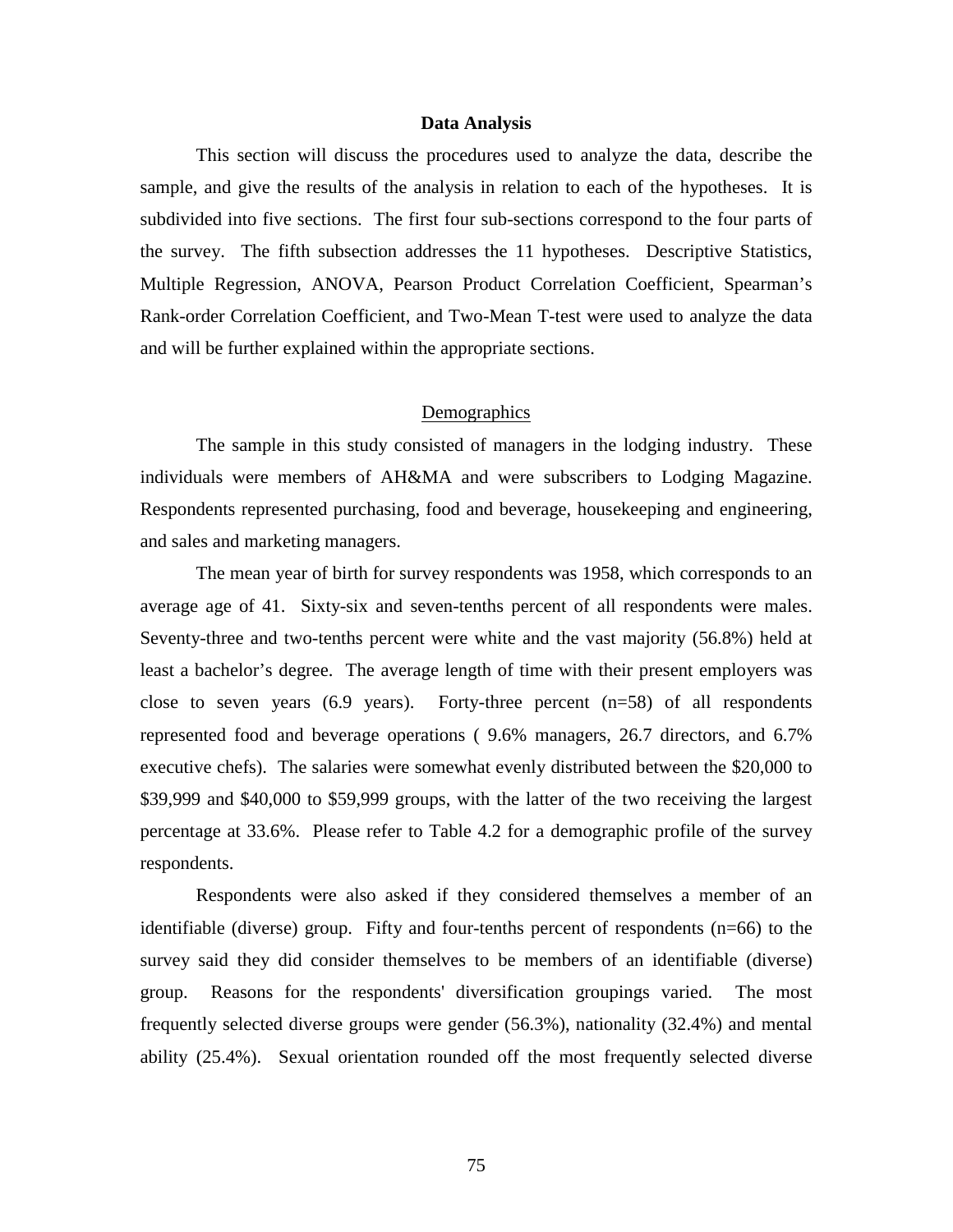groups with (23.9%) of all respondents; please refer to Table 4.2 for the remaining portion of the demographics.

| Description             | ${\bf N}$      | Mean or Valid Percent |
|-------------------------|----------------|-----------------------|
| Year of Birth           | 137            | 1958 - mean           |
|                         |                |                       |
| Gender                  |                |                       |
| Female                  | 46             | 33.3                  |
| Male                    | 92             | 66.7                  |
| Racio-Ethnicity         |                |                       |
| Asian                   | 8              | 5.8                   |
| <b>Black</b>            | 14             | 10.1                  |
| Hispanic/Latino         | $\overline{7}$ | 5.1                   |
| Native American         | $\overline{2}$ | 1.4                   |
| White                   | 101            | 73.2                  |
| Other                   | 6              | 4.3                   |
| Education               |                |                       |
| High School/GED or Less | 21             | 15.1                  |
| Technical/Vocational    | 25             | 18.0                  |
| <b>Bachelors</b>        | 79             | 56.8                  |
| <b>Masters Degree</b>   | $\overline{4}$ | 2.9                   |
| Other                   | 10             | 7.2                   |
|                         |                |                       |
| Time with Company       | 139            | 6.9 years - mean      |
| <b>Current Position</b> |                |                       |
| Engineering             | 6              | 4.4                   |
| Housekeeping managers   | $\overline{4}$ | 3.0                   |
| Housekeeping directors/ | 17             | 12.6                  |
| Executives              |                |                       |
| F&B managers            | 13             | 9.6                   |
| F&B directors           | 36             | 26.7                  |
| F&B executive chefs     | 9              | 6.7                   |
| Front office managers   | 8              | 5.9                   |
| Front office directors  | $\overline{4}$ | 3.0                   |
| General management      | 10             | 7.4                   |
| Human Resource managers | $\overline{4}$ | 3.0                   |
| Security directors      | 3              | 2.2                   |
| Service directors       | $\overline{7}$ | 5.2                   |
| Miscellaneous           | 14             | 10.4                  |

**Table 4.2 Descriptive Statistics for Part IV - Demographics**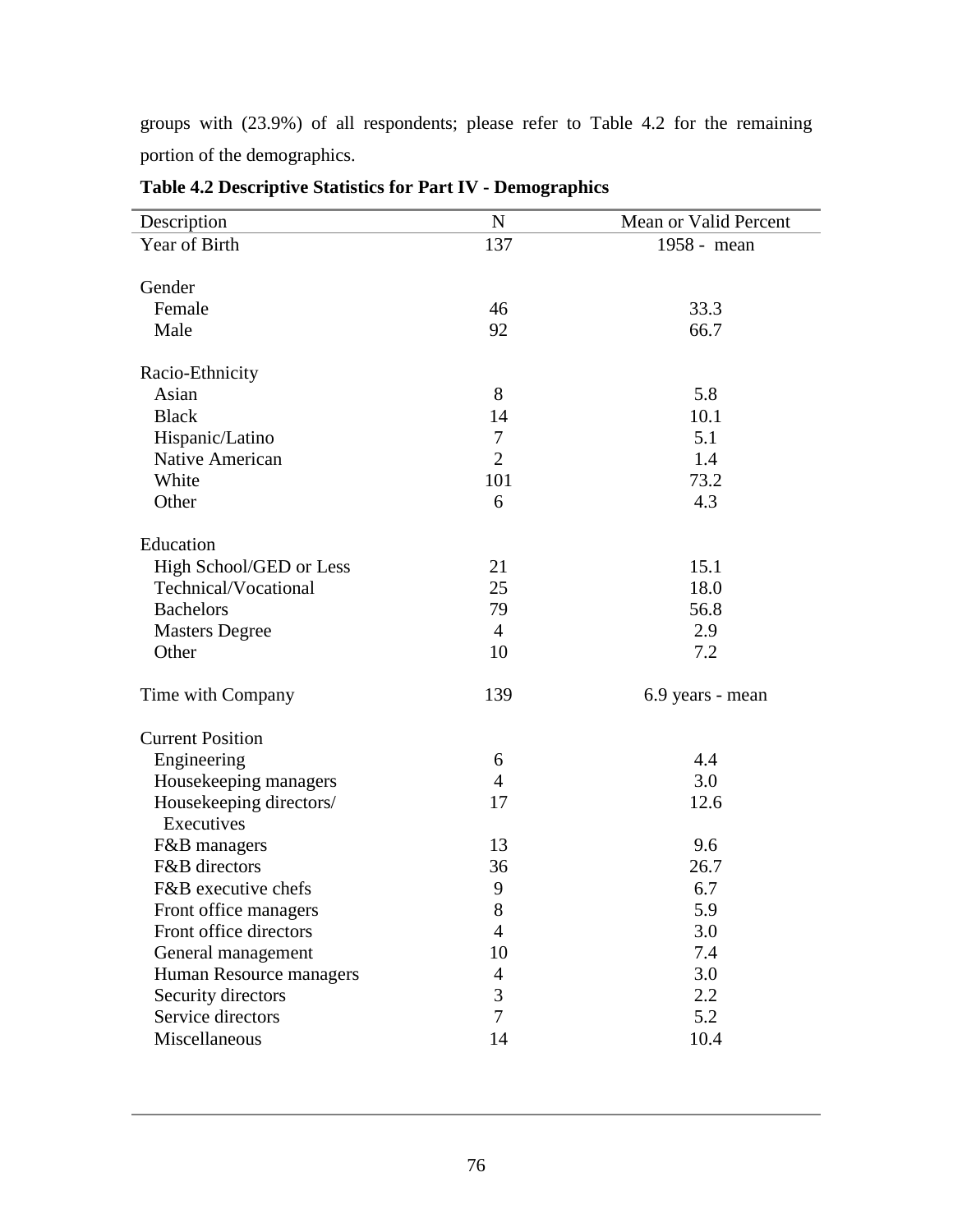| <b>Table 4.2 continued</b> |                |                              |
|----------------------------|----------------|------------------------------|
| <b>Description</b>         | N              | <b>Mean or Valid Percent</b> |
| Salary                     |                |                              |
| <b>Under 20,000</b>        | $\overline{4}$ | 3.1                          |
| 20,000 to 39,999           | 41             | 31.3                         |
| 40,000 to 59,999           | 44             | 33.6                         |
| 60,000 to 79,999           | 30             | 22.9                         |
| 80,000 to 99,999           | 7              | 5.3                          |
| 100,000 or more            | 5              | 3.8                          |
| Member of a Diverse Group  |                |                              |
| Yes                        | 66             | 50.4                         |
| N <sub>o</sub>             | 65             | 49.6                         |

# Company and Work Environment Profile - Part I

The company and work environment profile of the respondents follows. Thirtythree and three tenths percent of all surveyed (n=45) worked at properties that were affiliated with international chains. Thirty-eight and seven tenths percent of all respondents (n=53) represented lodging properties located in downtown areas. The property size hovered around the 150-300 and 301-450 groupings with 28.30% (n=39) and 27.50% (n=38), respectively. Thirty and seven tenths percent (n=42) of all individuals surveyed worked at properties with between 150-299 employees.

Collectively, the majority of the respondents worked at medium sized properties located in downtown areas. It can further be suggested that these properties represent the major chains because of their international affiliation. Please refer to Table 4.3 for a full profile of a descriptive summary of Part I - Company and Work Environment.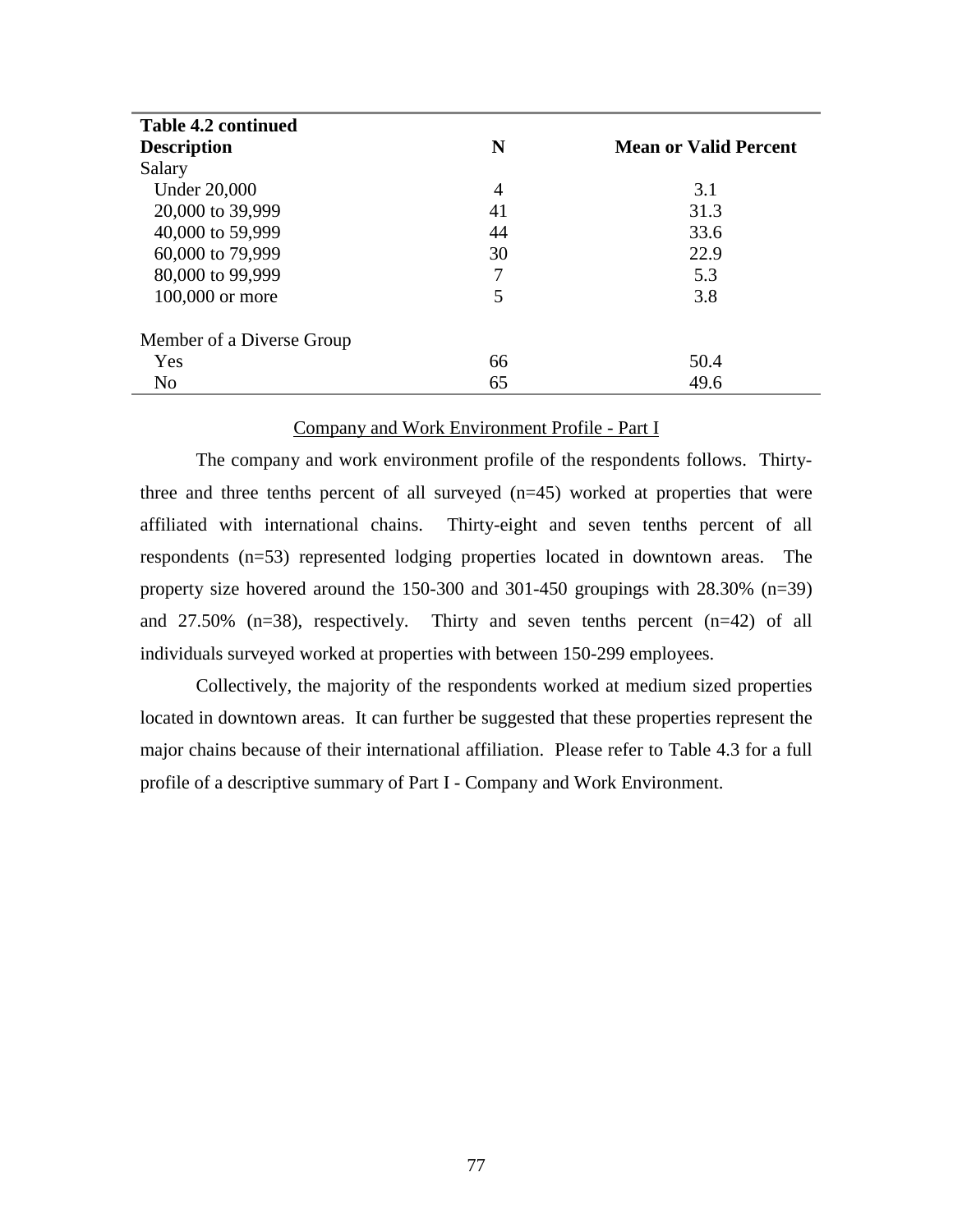| Descriptive Summary Frome of Fart F-Company and Work Environment |             |                      |
|------------------------------------------------------------------|-------------|----------------------|
| <b>Description</b>                                               | $\mathbf N$ | <b>Valid Percent</b> |
| Property Ownership                                               |             |                      |
| International chain                                              | 45          | 33.3                 |
| National chain                                                   | 27          | 20.0                 |
| Franchise                                                        | 21          | 15.6                 |
| Independently owned                                              | 42          | 31.1                 |
| <b>Property Location</b>                                         |             |                      |
| Airport                                                          | 14          | 10.2                 |
| Downtown                                                         | 53          | 38.7                 |
| Resort                                                           | 34          | 24.8                 |
| Suburb                                                           | 24          | 17.5                 |
| Highway                                                          | 12          | 8.8                  |
| <b>Property Size</b>                                             |             |                      |
| $0-150$ rooms                                                    | 12          | 8.7                  |
| 151-300 rooms                                                    | 39          | 28.3                 |
| 301-450 rooms                                                    | 38          | 27.5                 |
| 451-600 rooms                                                    | 16          | 11.6                 |
| More than 600 rooms                                              | 33          | 23.9                 |
| Number of Employees                                              |             |                      |
| Less than 150                                                    | 23          | 16.8                 |
| 150-299                                                          | 42          | 30.7                 |
| 300-449                                                          | 32          | 23.4                 |
| 450-600                                                          | 15          | 10.9                 |
| More than 600 employees                                          | 25          | 18.2                 |

## **Table 4.3 Descriptive Summary Profile of Part I - Company and Work Environment**

### Personal Outputs: General Satisfaction and Organizational Commitment - Part II

The Taylor and Bowers (1972) general satisfaction scale was used to profile respondent satisfaction based on six principal items. These items were satisfaction with one's workgroup, supervision, the job itself, the organization, pay, and progress/mobility. Respondents used a 5-point likert scale (1=very dissatisfied to  $5$ = very satisfied) to voice their level of dissatisfaction or satisfaction with the aforementioned items. Individual scores could have ranged from a minimum of 7 to a maximum of 35, with the higher score representing a higher level of one's overall satisfaction. Variable mean scores ranged from a low of 3.23 on "satisfaction with the organization" to a high of 4.09 on "satisfaction with the job" The overall mean composite score for respondents was 26.62, which indicated that most respondents were satisfied with their work situations. A total of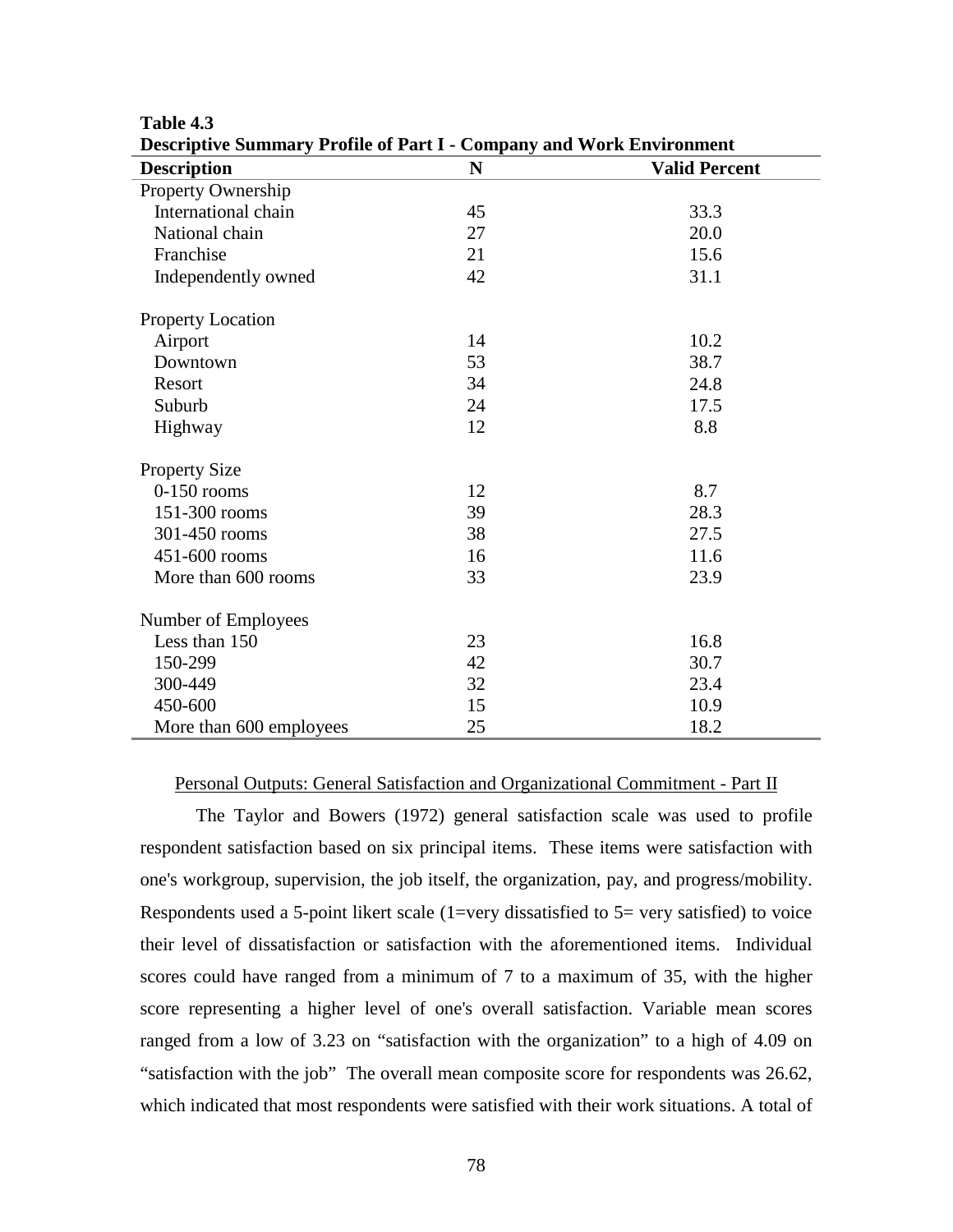138 cases were reviewed. Please refer to Table 4.4a for a full profile of the descriptive summary on these personal outputs.

# **Table 4.4a**

**Descriptive Summary Profile of Part II - Personal Outputs: General Satisfaction**

| <b>General Satisfaction Variables</b> | $\frac{0}{0}$ | $\frac{6}{9}$  | $\frac{6}{9}$ | $\frac{6}{9}$  | $\frac{0}{0}$ | Mean |
|---------------------------------------|---------------|----------------|---------------|----------------|---------------|------|
|                                       |               | $\overline{2}$ | 3             | $\overline{4}$ | 5             |      |
| Satisfaction with workgroup           | .7            | 2.9            | 18.7          | 59.0           | 18.7          | 3.92 |
| Satisfaction with supervision         | 3.6           | 2.9            | 19.4          | 42.4           | 31.7          | 3.96 |
| Satisfaction with job                 | .7            | 2.2            | 12.9          | 56.1           | 28.1          | 4.09 |
| Satisfaction with organization        | .7            | 6.5            | 19.4          | 48.9           | 24.5          | 3.90 |
| Satisfaction with pay                 | 5.            | 18.0           | 36.0          | 30.9           | 10.1          | 3.23 |
| Satisfaction with progress            | $\cdot$       | 8.6            | 23.0          | 38.1           | 30.2          | 3.90 |
| Satisfaction with getting ahead       | 4.3           | 10.9           | 26.1          | 35.5           | 23.2          | 3.62 |

# **1- very dissatisfied through 5- very satisfied**

The Cook and Wall's Organizational Commitment Scale was used to profile respondents with regard to their organizational identification, involvement and loyalty. The organizational commitment scale will be used to measure organizational identification and job involvement. Additionally the scale will provide a measure of loyalty, a personal input. Using a seven-point likert scale ranging from strongly disagree to strongly agree with a high score reflecting a higher level of commitment, individual scores could range from 9 to 63. Survey question mean scores ranged from a low of 4.55 (on question #4 "Being reluctant to change employers") to a high of 6.23 (on question #6 "Making some effort for myself and the organization"). In studies conducted by Cook & Wall the survey instrument's mean scores were 44.64 and 45.37 (Cook, et al., 1981). The mean composite respondents score for the present study was 50.50, which indicated that the majority of respondents were "quite" committed to the organization. Please refer to Table 4.4b for a full profile of the descriptive summary of these personal outputs.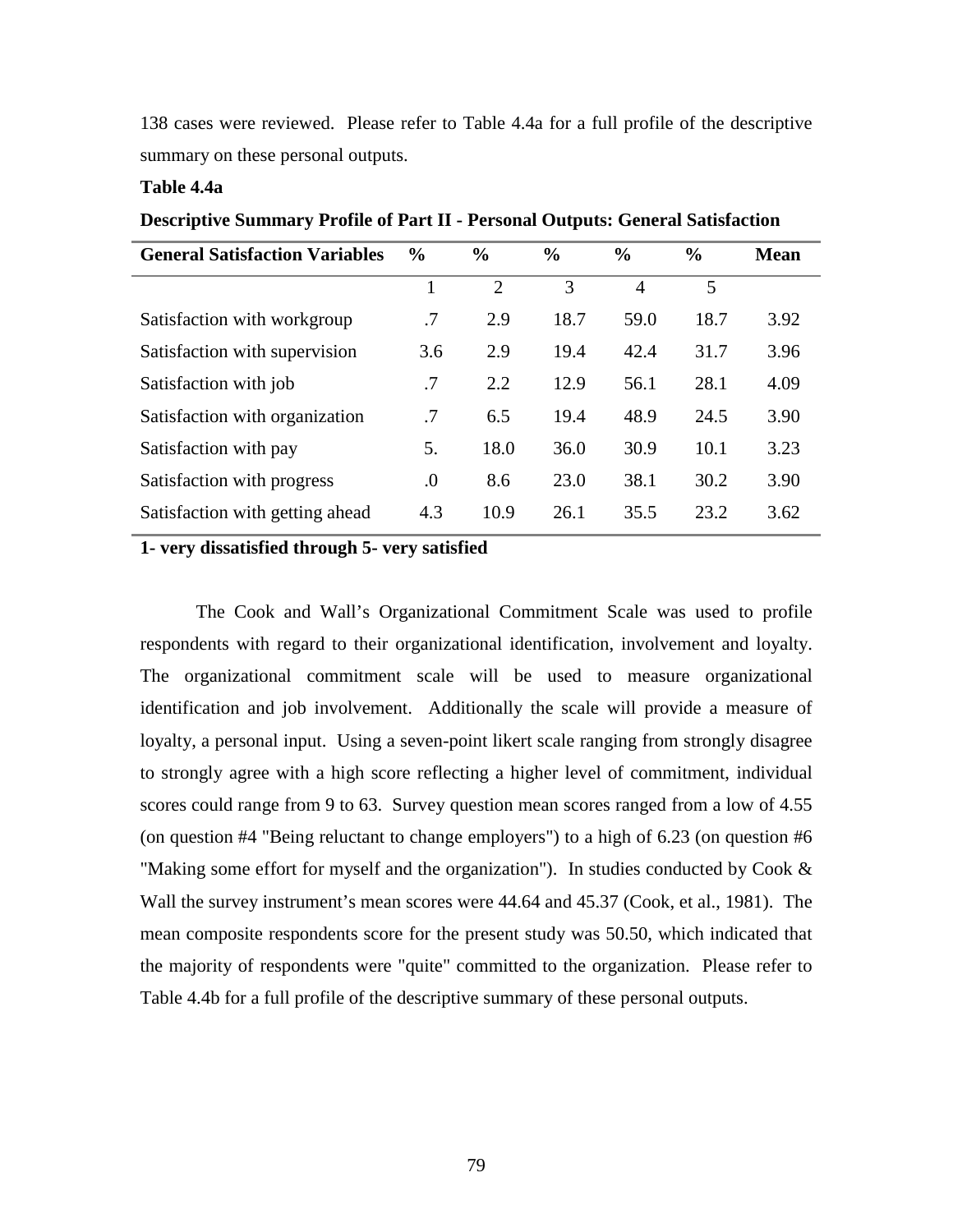| Ð<br><b>Organizational Commitment Variable</b> | $\frac{6}{9}$ | $\frac{6}{9}$  | $\frac{6}{9}$ | $\frac{6}{9}$  | $\frac{6}{9}$ | $\frac{6}{9}$ | $\frac{6}{9}$ | <b>Mean</b> |
|------------------------------------------------|---------------|----------------|---------------|----------------|---------------|---------------|---------------|-------------|
|                                                | 1             | $\overline{2}$ | 3             | $\overline{4}$ | 5             | 6             | 7             |             |
| Proud to tell                                  | .7            | .7             | 5.8           | 6.5            | 10.1          | 36.0          | 40.3          | 5.94        |
| Feel like leaving the organization $- a$       | 18.8          | 29.0           | 18.1          | 15.2           | 8.0           | 8.0           | 2.9           | 5.00        |
| Not willing to put myself out $- a$            | 37.5          | 39.0           | 14.0          | 3.7            | 1.5           | 2.2           | 2.2           | 5.92        |
| Reluctant to change employers                  | 5.0           | 12.9           | 9.4           | 20.1           | 14.4          | 23.0          | 15.1          | 4.55        |
| I feel a part of the organization              | 1.4           | 3.6            | 3.6           | 7.2            | 11.5          | 38.8          | 33.8          | 5.76        |
| Making effort – myself $\&$ organization       |               | .7             | .7            | 4.3            | 5.0           | 47.5          | 41.7          | 6.23        |
| A bit more money to change job                 | 3.6           | 6.5            | 7.9           | 10.1           | 10.8          | 38.8          | 22.3          | 5.24        |
| Would not recommend joining the staff $- a$    | 40.3          | 23.7           | 10.1          | 9.4            | 8.6           | 6.5           | 1.4           | 5.53        |
| Knowledge of contribution pleasing             |               | .7             | .7            | 4.3            | 47.5          | 5.0           | 41.7          | 6.49        |

**Table 4.4b Descriptive Summary Profile of Part II - Personal Outputs: Organizational Commitment**

1 – strongly disagree through 7 – strongly agree

a - statements were re-coded so that "5", "6", and " 7" represent positive satisfaction and organizational commitment levels and "1", "2", and "3" represent negative satisfaction and organizational commitment levels.

## Diversity Management Training Initiative Importance and Involvement Profile - Part III

Using a five-point likert scale, diversity management training initiatives were rated based on their perceived level of importance, with 1=very unimportant to 5=very important. Please refer to Table 4.5 for a full profile of the importance ratings of the 50 diversity management training initiatives given by all survey respondents. Mean scores ranged from a low of 3.13 on "teleconferencing" to a high of 4.55 on "sexual harassment training." These items have been bolded on Table 4.5 for ease of identification. Please note that all mean scores were greater than 3.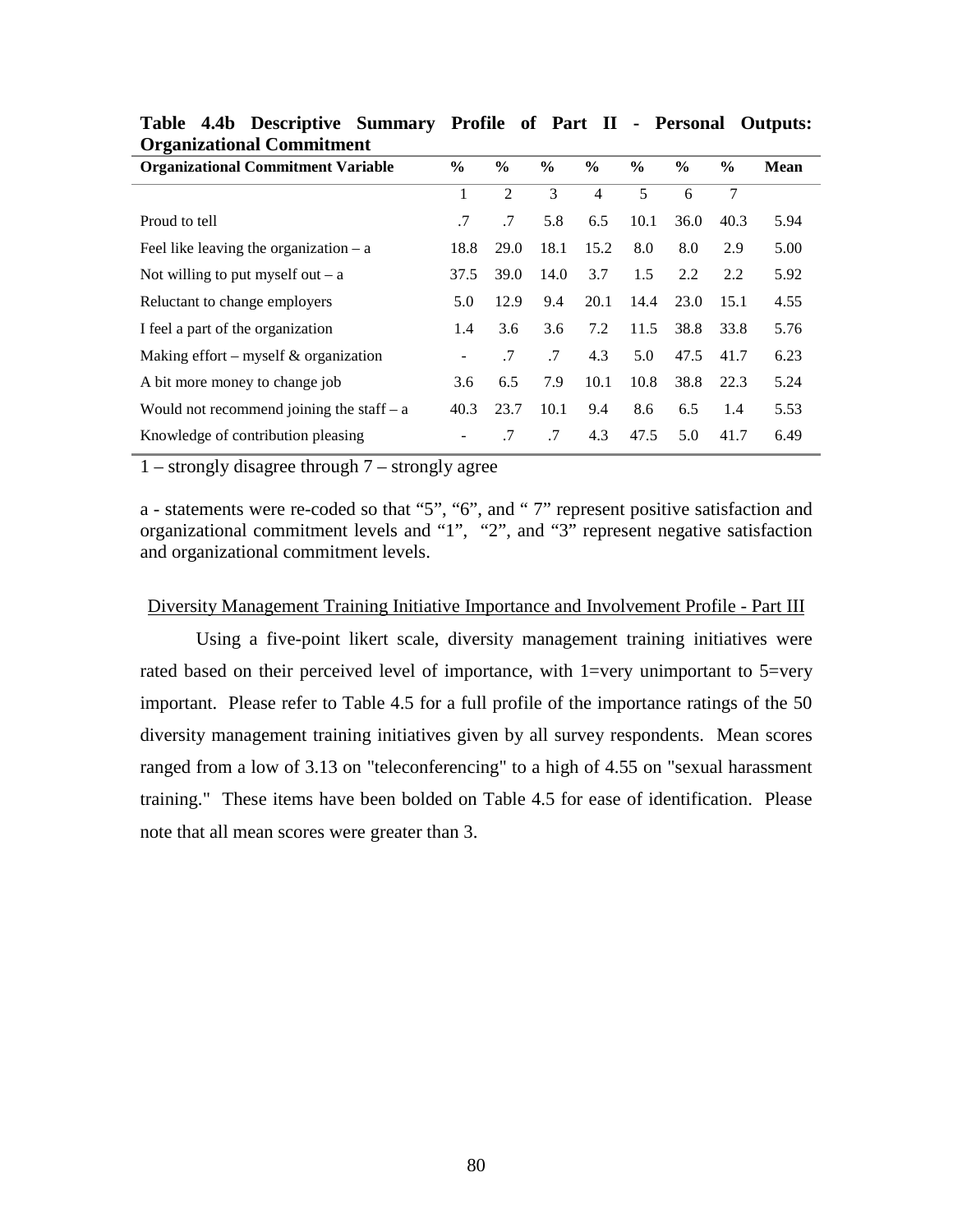| лезропиениз                                           |     |      |                       |
|-------------------------------------------------------|-----|------|-----------------------|
| <b>Initiative</b>                                     | N   | Mean | <b>Std. Deviation</b> |
| Speeches                                              | 131 | 3.66 | 1.26                  |
| Videos                                                | 124 | 3.44 | 1.31                  |
| Teleconferencing                                      | 122 | 3.13 | 1.16                  |
| Executive forum                                       | 127 | 3.46 | 1.23                  |
| Corporate vision                                      | 130 | 3.95 | 1.16                  |
| Corporate mission                                     | 133 | 3.96 | 1.16                  |
| Corporate policy                                      | 132 | 4.02 | 1.20                  |
| Written policy                                        | 131 | 3.96 | 1.16                  |
| Senior management behavior modeling                   | 129 | 4.03 | 1.16                  |
| Section in the handbook on diversity                  | 127 | 4.09 | 1.08                  |
| Employee newspaper                                    | 131 | 3.76 | 1.12                  |
| Second language programs                              | 131 | 3.82 | 1.24                  |
| Newsletter or status report                           | 127 | 3.35 | 1.21                  |
| New manager discussion                                | 129 | 3.94 | 1.14                  |
| Diversity briefings for senior managers               | 127 | 3.82 | 1.10                  |
| <b>Sexual harassment training</b>                     | 135 | 4.55 | .95                   |
| Diversity awareness integrated in exec education      | 129 | 4.03 | 1.05                  |
| Diversity awareness training for managers             | 131 | 4.13 | 1.06                  |
| Integrating diversity into other programs             | 26  | 4.27 | .83                   |
| Cross-race/gender training teams                      | 131 | 3.81 | 1.17                  |
| Task force and teams                                  | 130 | 3.53 | 1.20                  |
| Study groups                                          | 128 | 3.53 | 1.29                  |
| Focus groups                                          | 129 | 3.25 | 1.26                  |
| Diversity council                                     | 128 | 3.25 | 1.25                  |
| Corporate advisory committees                         | 127 | 3.19 | 1.25                  |
| Business unit steering committee                      | 123 | 3.50 | 1.15                  |
| Networking groups                                     | 127 | 3.30 | 1.23                  |
| Identification of high potential employees            | 131 | 3.41 | 1.02                  |
| Public posting of positions                           | 133 | 3.97 | 1.11                  |
| Developmental assignments                             | 131 | 4.18 | 1.08                  |
| Career path planning                                  | 133 | 3.86 | .99                   |
| Individual development planning                       | 131 | 4.22 | .97                   |
| Exec MBD programs                                     | 127 | 4.23 | 1.22                  |
| Minority internships                                  | 126 | 3.44 | 1.14                  |
| Self development planning                             | 131 | 3.67 | 1.01                  |
| Developmental programs for non-traditional employees  | 127 | 4.06 | 1.02                  |
| <b>ESOL</b>                                           | 131 | 3.56 | 1.14                  |
| Remedial education                                    | 124 | 3.88 | 1.05                  |
| Linking diversity performance to corporate objectives | 125 | 3.54 | 1.11                  |
| Developing diversity performance measures             | 119 | 3.59 | 1.15                  |
| Defining and rewarding behaviors                      | 127 | 3.51 | 1.18                  |
| Performance tied to team bonuses                      | 125 | 3.71 | 1.30                  |
| Internal diagnostic studies                           | 122 | 3.34 | 1.25                  |
| Attitude surveys                                      | 127 | 3.77 | 1.22                  |
| Benchmarking                                          | 125 | 3.53 | 1.21                  |
| Total quality strategy integration                    | 124 | 3.55 | 1.19                  |
| Stand alone diversity position                        | 120 | 3.18 | 1.22                  |
|                                                       | 119 | 3.47 | 1.10                  |
| Responsibilities added to EEOC and AA                 | 129 | 4.19 | .98                   |
| Flexible managers                                     |     |      |                       |
| Policies                                              | 126 | 3.98 | 1.01                  |

**Table 4.5 Descriptive Statistics for Importance of Diversity Management Training Initiatives- All Respondents**

**1 = Very Unimportant through 5 = Very Important**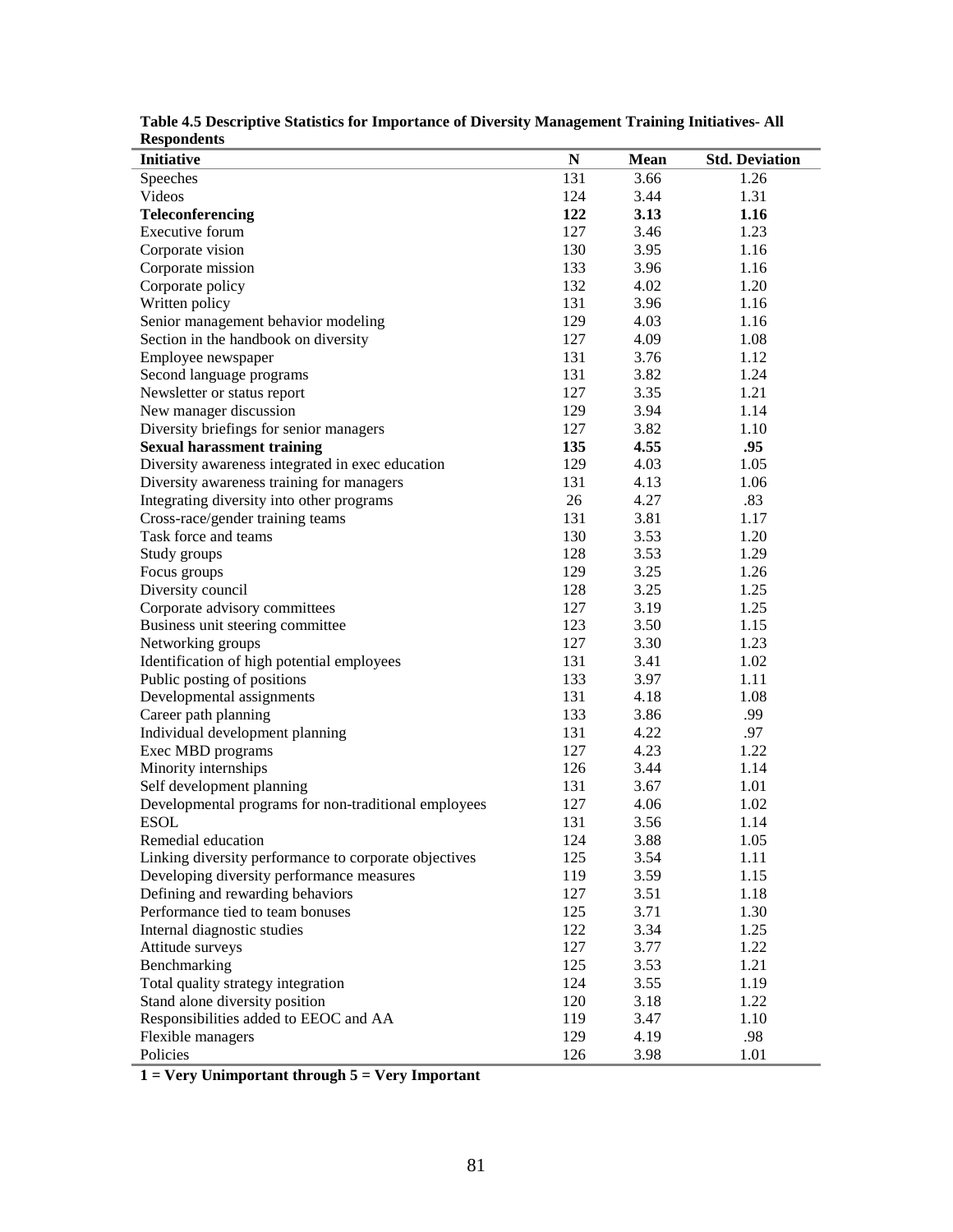The mean perceived level of importance of the diversity management training initiatives were calculated separately for those respondents who indicated that the initiative was offered by their company. Please refer to Table 4.6. Mean scores ranged from a low of 3.64 on "teleconferencing" to a high of 4.65 on "sexual harassment training." Please note that all mean scores were greater than 3. Those individuals who had been involved with diversity management training programs, in general, had more positive feeling towards the importance of the diversity management training initiatives than those who had not been involved.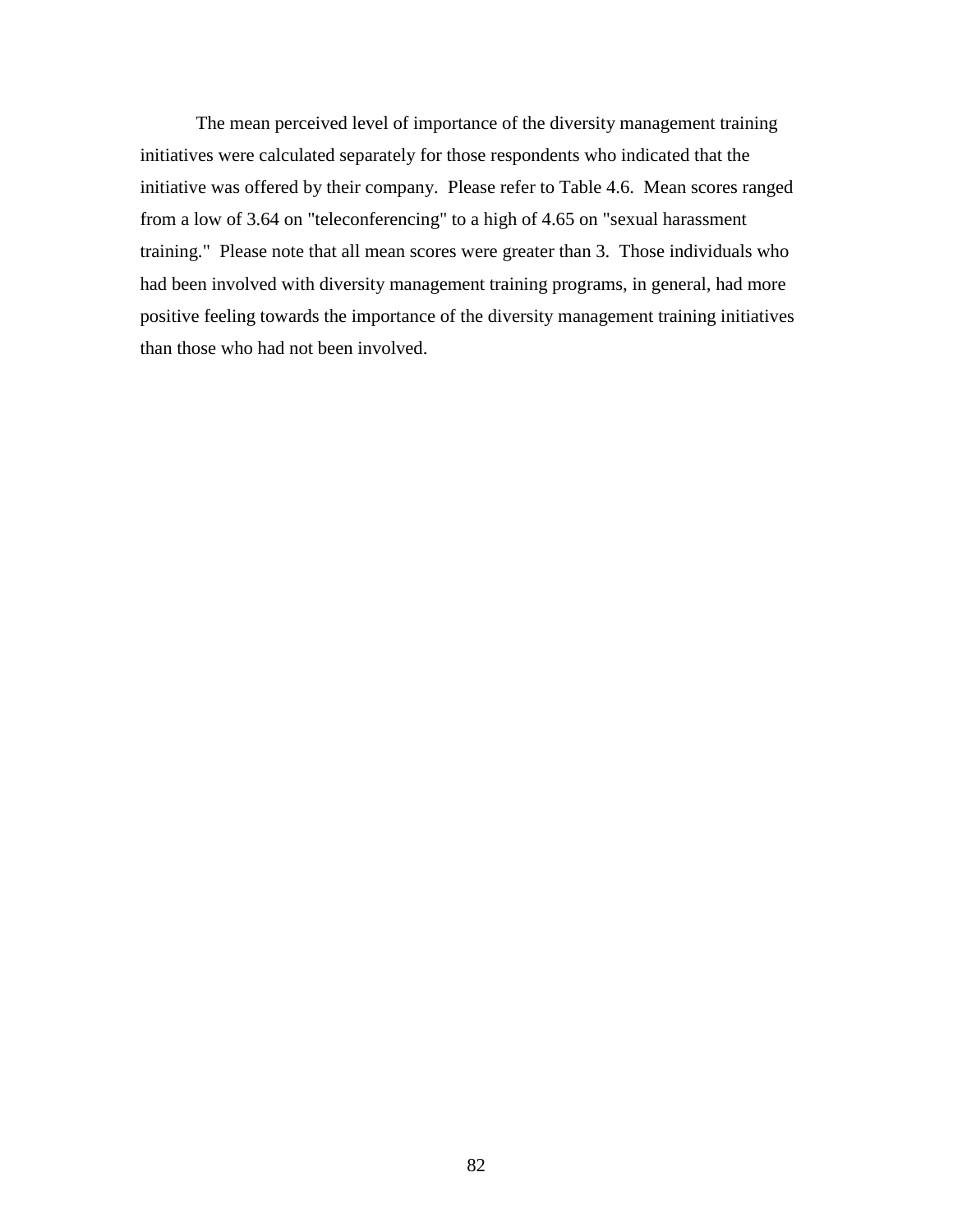| <b>Initiative</b>                                     | $\mathbf N$ | % of Sample | <b>Mean</b> | <b>Std. Deviation</b> |
|-------------------------------------------------------|-------------|-------------|-------------|-----------------------|
| Speeches                                              | 58          | 4.33        | 4.05        | 1.09                  |
| Videos                                                | 41          | 30.8        | 3.97        | 1.13                  |
| Teleconferencing                                      | 22          | 16.4        | 3.64        | 1.14                  |
| Executive forum                                       | 42          | 32.1        | 3.80        | 1.16                  |
| Corporate vision                                      | 62          | 47.3        | 4.30        | .96                   |
| Corporate mission                                     | 71          | 53.4        | 4.27        | .98                   |
| Corporate policy                                      | 73          | 54.9        | 4.31        | 1.00                  |
| Written policy                                        | 71          | 53.0        | 4.27        | .99                   |
| Senior management behavior modeling                   | 61          | 46.6        | 4.34        | .96                   |
| Section in the handbook on diversity                  | 74          | 55.6        | 4.26        | .99                   |
| Employee newspaper                                    | 46          | 34.8        | 4.33        | .88                   |
| Second language programs                              | 68          | 51.5        | 4.24        | 1.03                  |
| Newsletter or status report                           | 28          | 21.4        | 4.15        | 1.05                  |
| New manager discussion                                | 60          | 45.5        | 4.27        | .94                   |
| Diversity briefings for senior managers               | 42          | 32.3        | 4.19        | .92                   |
| Sexual harassment training                            | 116         | 87.2        | 4.65        | .87                   |
| Diversity awareness integrated in exec education      | 49          | 37.4        | 4.37        | .93                   |
| Diversity awareness training for managers             | 67          | 51.1        | 4.30        | 1.05                  |
| Integrating diversity into other programs             | 11          | 44.0        | 4.33        | .71                   |
| Cross-race/gender training teams                      | 43          | 34.1        | 4.40        | .94                   |
| Task force and teams                                  | 29          | 22.0        | 4.45        | .78                   |
| Study groups                                          | 25          | 18.9        | 4.12        | 1.30                  |
| Focus groups                                          | 26          | 20.0        | 3.85        | 1.19                  |
| Diversity council                                     | 14          | 10.6        | 4.36        | 1.15                  |
| Corporate advisory committees                         | 30          | 22.7        | 4.14        | 1.22                  |
| Business unit steering committee                      | 18          | 13.7        | 4.11        | .96                   |
| Networking groups                                     | 21          | 16.0        | 3.81        | 1.25                  |
| Identification of high potential employees            | 45          | 33.8        | 4.34        | .75                   |
| Public posting of positions                           | 86          | 66.2        | 4.40        | 1.02                  |
| Developmental assignments                             | 64          | 48.5        | 4.33        | .83                   |
| Career path planning                                  | 72          | 55.0        | 4.30        | .99                   |
| Individual development planning                       | 80          | 61.1        | 4.37        | .88                   |
| Exec MBD programs                                     | 18          | 13.7        | 4.06        | .94                   |
| Minority internships                                  | 43          | 32.8        | 4.05        | .91                   |
| Self development planning                             | 63          | 48.8        | 4.31        | .86                   |
| Developmental programs for non-traditional employees  | 30          | 23.3        | 4.00        | .93                   |
| <b>ESOL</b>                                           | 66          | 50.0        | 4.32        | .81                   |
| Remedial education                                    | 30          | 23.3        | 4.28        | .80                   |
| Linking diversity performance to corporate objectives | 29          | 22.3        | 4.17        | .93                   |
| Developing diversity performance measures             | 24          | 18.6        | 4.22        | .74                   |
| Defining and rewarding behaviors                      | 31          | 23.7        | 4.37        | 1.03                  |
| Performance tied to team bonuses                      | 26          | 20.0        | 4.35        | 1.02                  |
| Internal diagnostic studies                           | 15          | 11.7        | 3.67        | 1.05                  |
| Attitude surveys                                      | 55          | 42.6        | 4.22        | .94                   |
| Benchmarking                                          | 24          | 18.9        | 4.21        | .66                   |
| Total quality strategy integration                    | 34          | 26.8        | 4.12        | .89                   |
| Stand alone diversity position                        | 17          | 13.6        | 3.71        | 1.36                  |
| Responsibilities added to EEOC and AA                 | 30          | 24.2        | 3.79        | 1.18                  |
| Flexible managers                                     | 73          | 57.5        | 4.44        | .75                   |
| Policies                                              | 63          | 49.6        | 4.20        | .81                   |

**Table 4.6 -Descriptive Statistics for Importance of Diversity Management Training Initiatives - Initiative Offered by Company**

**1 = Very Unimportant through 5= Very Important**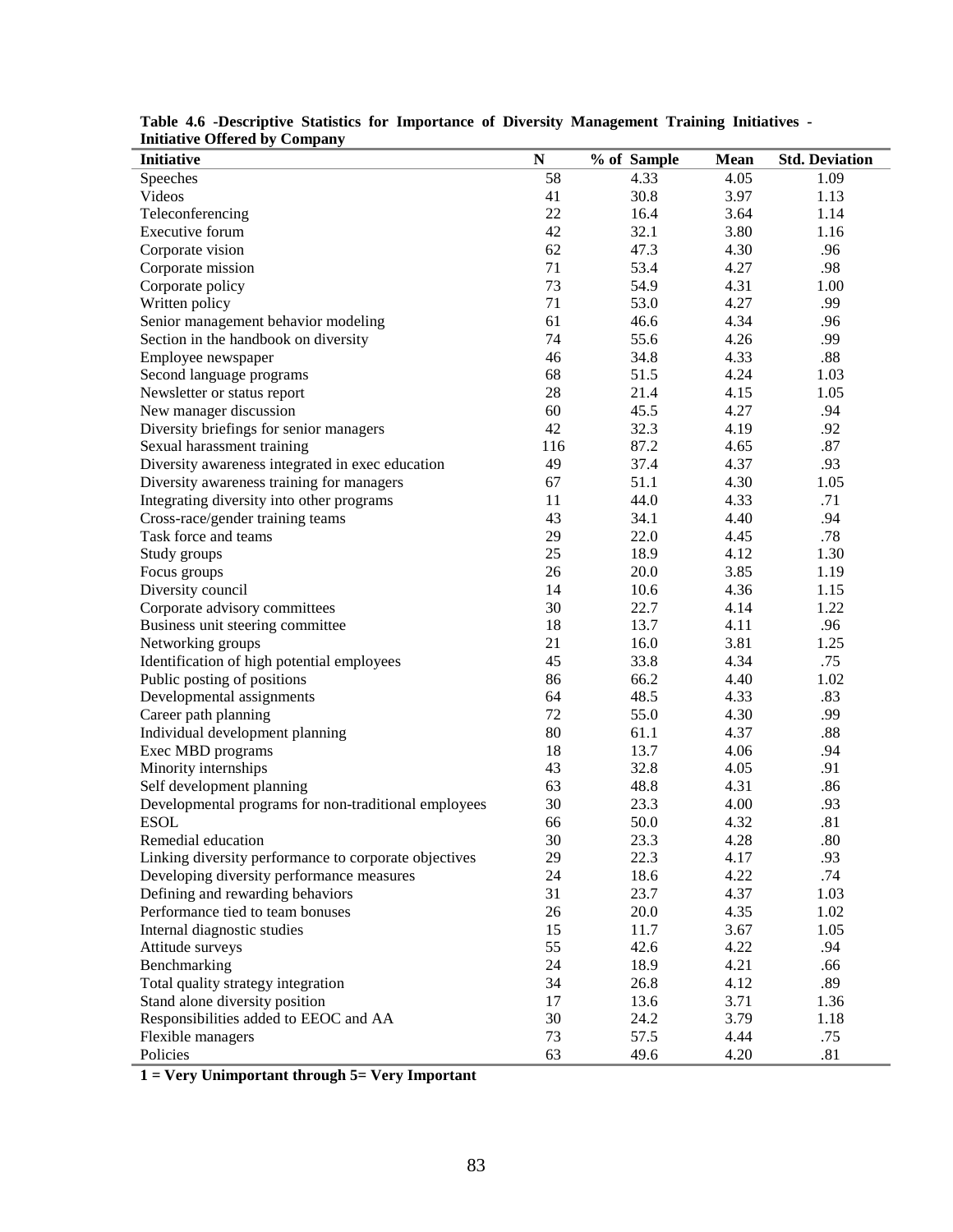### **Hypotheses**

This portion of the analysis is divided into 11 sections. Each section profiles the results of a hypothesis. Hypotheses will be restated along with their appropriate statistical techniques followed by the results.

**Research Hypothesis 1:** There is a relationship between age of employees and DMTI. **Statistical Technique Used:** Pearson's Product Correlation Coefficient

The bivariate test of significance (Pearson Product Correlation) revealed that there was no relationship between the year of birth and DMTI. According to the test of significance, the research hypothesis was not accepted. The expectation that the research hypothesis will fail to be accepted in favor of the null hypothesis was true. The Pearson correlation was -.086 with a 2-tailed significance of .318. The low non-significant correlation was indicative of a negative sloping relationship between the two variables. Therefore, it would not be possible to predict one variable from the other (Black, 1993).

**Research Hypothesis 2:** There is a relationship between educational level of employees and DMTI. **Statistical Technique Used:** Spearman's Rank Correlation Coefficient.

 A commonly used nonparametric measure of correlation between two ordinal variables, this bivariate test of significance (Spearman's Rho Correlation) revealed that there was no relationship between the educational level and DMTI. According to the test of significance, the research hypothesis was not accepted. The expectation that the research hypothesis will fail to be accepted in favor of the null hypothesis was true. The Spearman's Rho Correlation was -.010 with a 2-tailed significance of .905. The low nonsignificant correlation was indicative of a negative sloping relationship between the two variables. Therefore, it would not be possible to predict one variable from the other (Black, 1993).

**Research Hypothesis 3:** There is a relationship between involvement gender of employees and DMTI. **Statistical Technique Used:** Two Mean T-test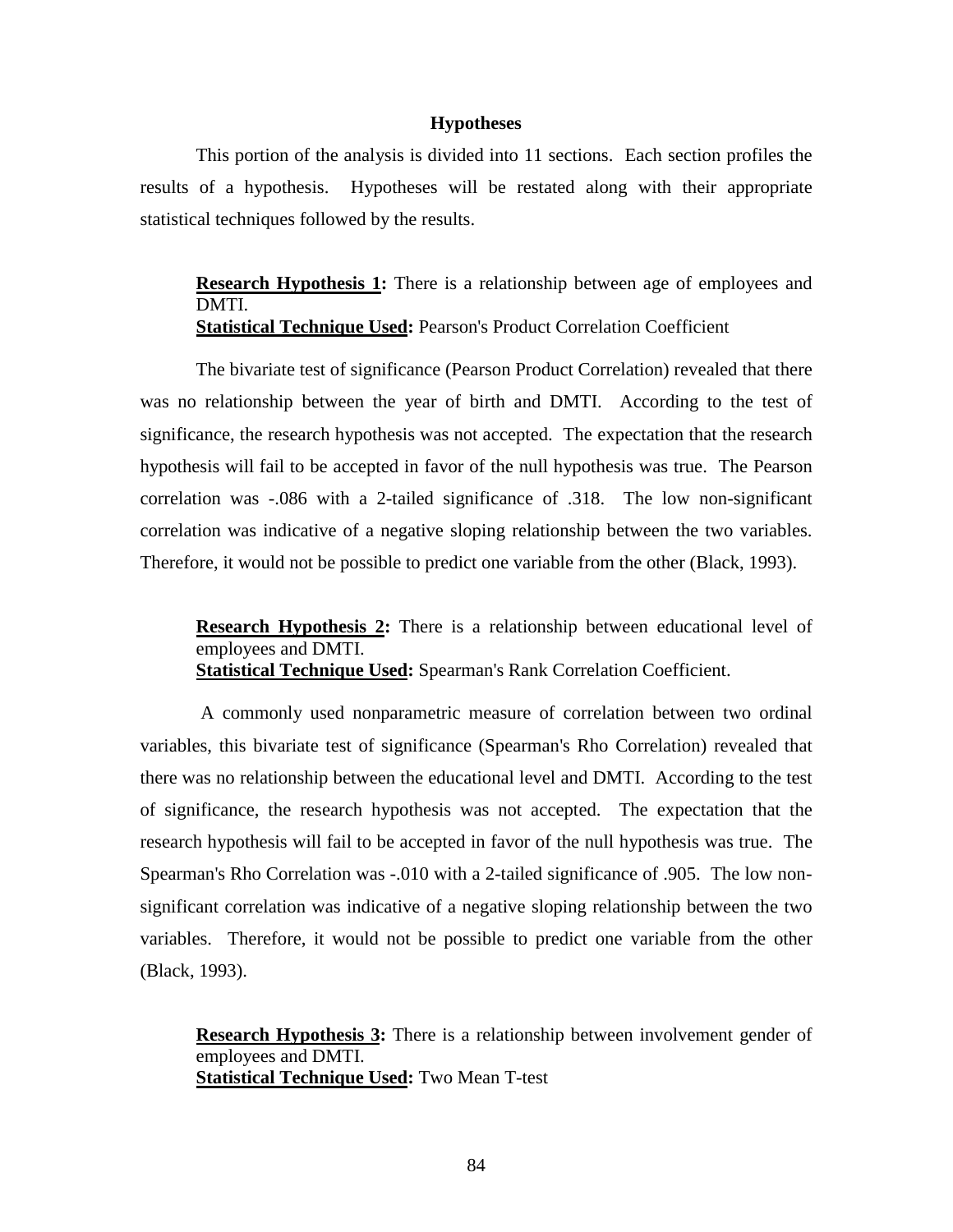The two independent sample t-test comparing two groups of cases on one variable revealed that there was no relationship between gender and DMTI. According to the test, of significance, the research hypothesis was not accepted. The 2-tailed significance was .370. The expectation that the research hypothesis will fail to be accepted in favor of the null hypothesis was true. The results indicate that the mean scores of DMTI on females and males were not significantly different for the two independent groups. (See Table 4.7)

|                              | <b>Equal Variance Assumed</b> | <b>Equal Variance Not Assumed</b> |
|------------------------------|-------------------------------|-----------------------------------|
| F                            | .009                          |                                   |
| Sig.                         | .925                          |                                   |
| T                            | .009                          | .898                              |
| Dt                           | 136                           | 89.768                            |
| Sig. (2-tailed)              | .370                          | .371                              |
| Mean difference              | 8.90                          | 8.90                              |
| <b>Std. Error Difference</b> | 9.89                          | 9.91                              |
| 95% confidence               | Lower                         | Upper                             |
|                              | $-10.66$                      | 28.47                             |
|                              | $-10.78$                      | 28.59                             |

**Table 4.7 - Gender Test of Significance**

**Research Hypothesis 4:** There is a relationship between loyalty of employees and DMTI.

**Statistical Technique Used:** Multiple Regression and Pearson Product Correlation Coefficients

The Multiple Regression analysis revealed that there was a relationship between the loyalty of an employee and DMTI. According to the test of significance, the research hypothesis was accepted. With an R-value of .278, Adjusted R Square of .057, F value of 3.75, the model was significant at the .013 level. The low R Square value was indicative of the weak, yet significant, explanatory power of the regression equation (Black, 1993). Therefore, a significant proportion of the variance of DMTI was explained by loyalty of employees. Three survey questions or predictors defined the sub-construct entitled loyalty of an employee. "I sometimes feel like leaving this organization for good" had a significant correlation with the diversity management training involvement of .236 with a 2-tailed significance of 0.01 level and carried the highest Beta of .170. "Even if the firm were not doing well financially, I would be reluctant to change to another employer" had a significant correlation of .200 with a 2-tailed significance of 0.05 and carried a Beta of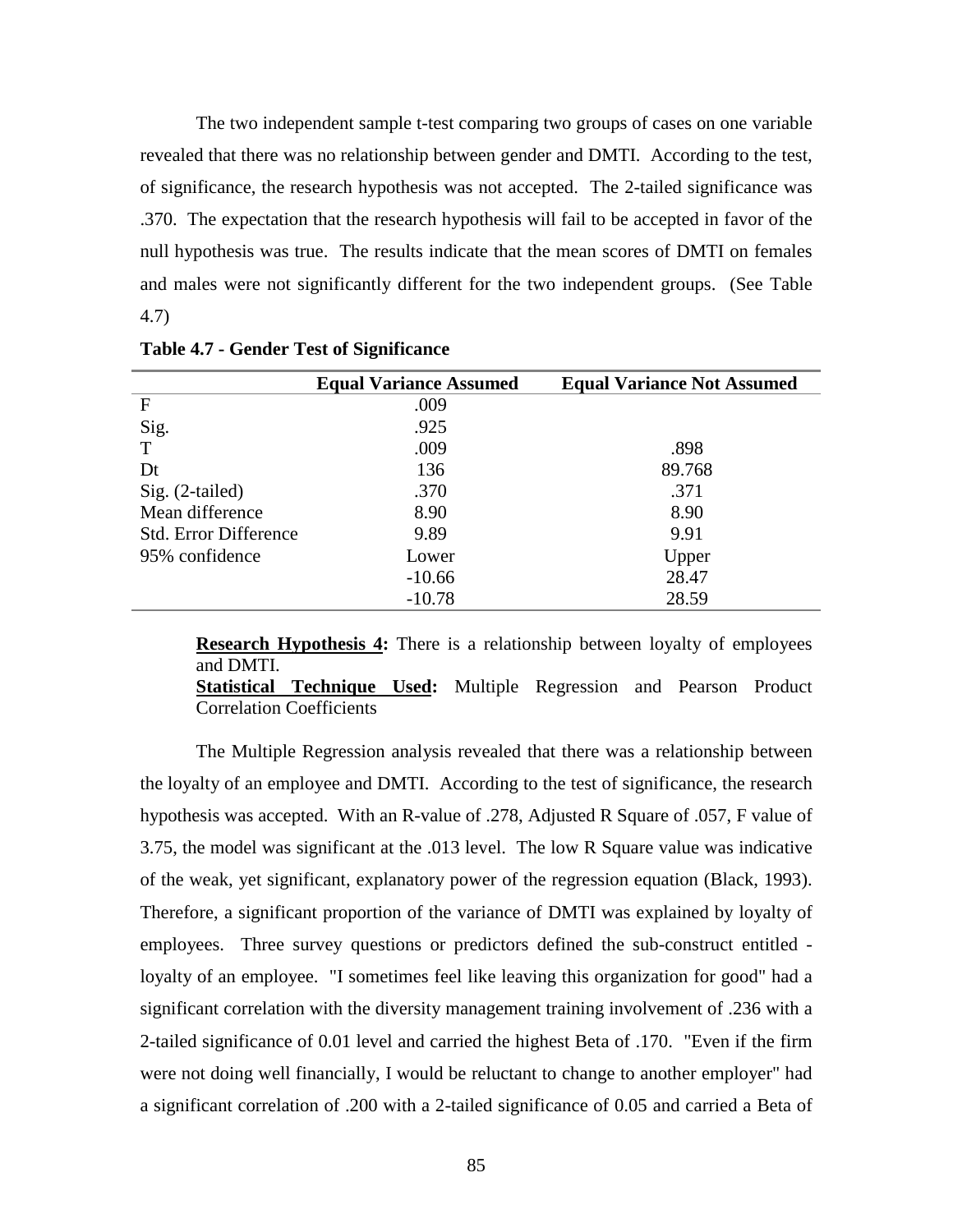.113. "The offer of a bit more money with another employer would not seriously make me think of changing my job" had a significant correlation of .179 with a 2-tailed significance at the 0.05 level and carried a Beta of .083, thus contributing the least to the model. Please refer to Table 4.8

| Model                                                |                                                 | R                                     | <b>R</b> Square             | <b>Adjusted R</b><br><b>Square</b> | <b>Std. Error of</b><br>the estimate |      |
|------------------------------------------------------|-------------------------------------------------|---------------------------------------|-----------------------------|------------------------------------|--------------------------------------|------|
|                                                      |                                                 | .278                                  | .077                        | .057                               | 53.12                                |      |
|                                                      |                                                 | Sum of<br><b>Squares</b>              | df                          | <b>Mean Square</b>                 | F                                    | Sig. |
| <b>Regression</b><br><b>Residual</b><br><b>Total</b> |                                                 | 31764.083<br>378155.518<br>409919.601 | 3<br>134<br>137             | 10588.028<br>2822.056              | 3.752                                | .013 |
|                                                      |                                                 | <b>DMTI</b>                           | <b>Feel like</b>            | <b>Reluctant to</b>                | <b>Money not</b>                     |      |
| <b>DMTI</b>                                          | <b>Pearson Correlation</b><br>$Sig. (2-tailed)$ | 1.000                                 | leaving<br>$.236**$<br>.005 | change<br>$.200**$<br>.018         | enough<br>$.179*$<br>.035            |      |
|                                                      | N                                               | 139                                   | 138                         | 139                                | 139                                  |      |

### **Table 4.8 - Loyalty's Model Summary**

\*\* correlation is significant at the 0.01 level (2-tailed)

\* correlation is significant at the 0.05 level (2-tailed)

**Research Hypothesis 5:** There is a relationship between racio-ethnic backgrounds of employees and DMTI. **Statistical Technique Used:** ANOVA

This hypothesis was not testable. Due to the small sample size of most of the racio-ethnic groups, neither ANOVA nor the nonparametric counter part Krushal -Wallis could be run.

**Research Hypothesis 6:** There is a relationship between seniority of employees and DMTI. **Statistical Technique Used:** Pearson Product Correlation Coefficient

The bivariate test of significance (Pearson Product Correlation) revealed that there was a relationship between the length of time with one's present company and DMTI. According to the test of significance, the research hypothesis was accepted. The Pearson correlation of .281 was significant at the 0.01 level with a 2-tailed significance of .001. The low significant correlation was indicative of a positive sloping relationship between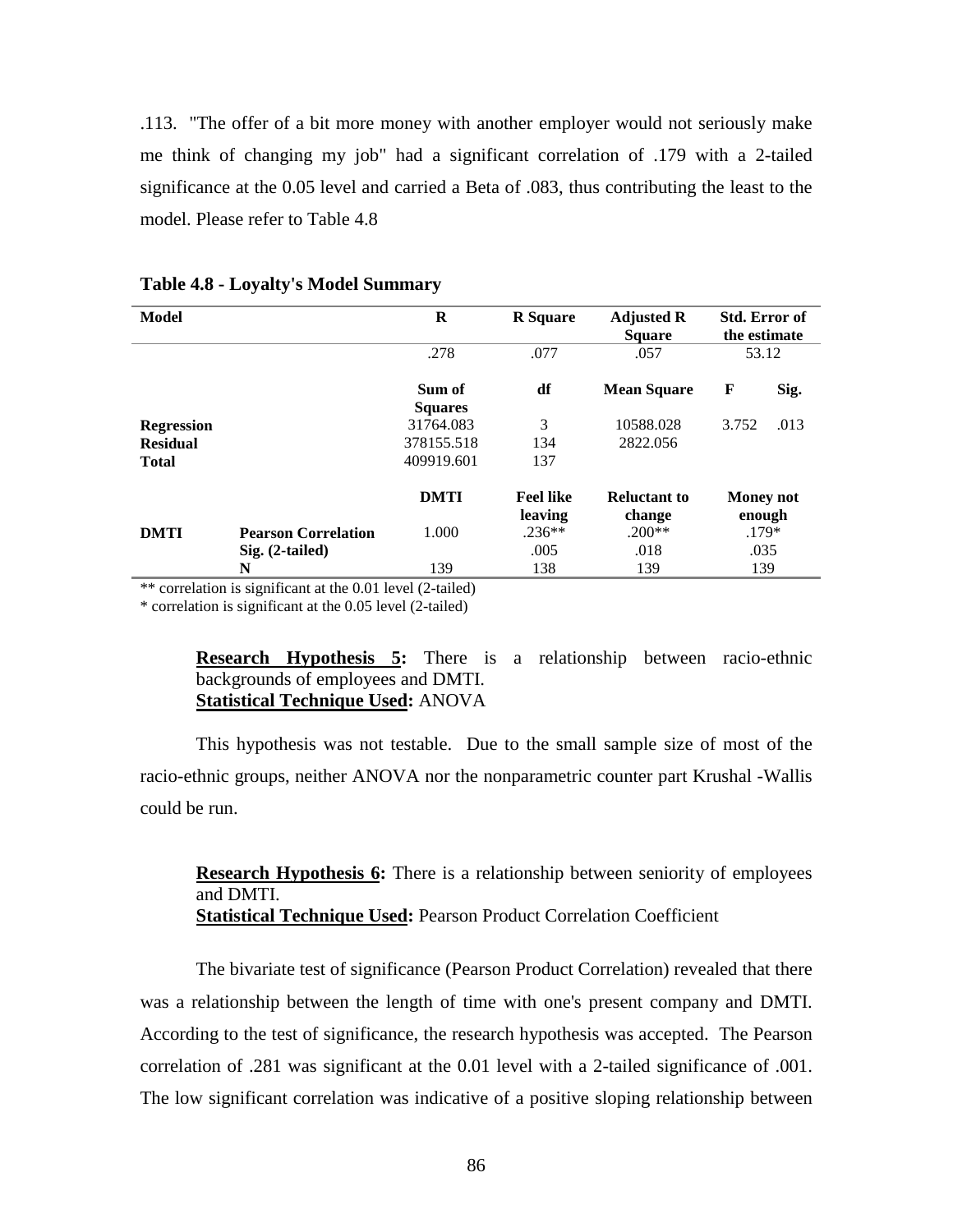the two variables. Given the significant relationship between seniority and DMTI, it is possible to predict one variable from the other (Black, 1993).

**Research Hypothesis 7:** There is a relationship between DMTI and job/career satisfaction. **Statistical Technique Used:** Pearson Product Correlation Coefficient

The bivariate test of significance (Pearson Product Correlation) revealed that there was no relationship between DMTI and job/career satisfaction. According to the test of significance, the research hypothesis was not accepted. The expectation that the research hypothesis would fail to be rejected was false. The Pearson correlation of .155 was not significant. The 2-tailed significance was .069. The low correlation was indicative of a negative sloping relationship between the two variables. Therefore, it would not be possible to predict one variable from the other (Black, 1993).

**Research Hypothesis 8:** There is a relationship between DMTI and organizational identification of an employee. **Statistical Technique Used:** Multiple Regression and Pearson's Product Correlation Coefficients

The Multiple Regression analysis revealed that there was no multivariate relationship between DMTI and organizational identification of an employee. According to the test of significance, the research hypothesis was not accepted. With an R-value of .197, Adjusted R Square of .017, F value of 1.817, the model's significance was .147. Therefore, a significant proportion of the variance of DMTI was not explained by organizational identification of employees. Further investigation into the sub-construct's survey questions using Pearson Product Correlation Coefficients revealed partial support for the research hypothesis. Three survey questions defined the construct organizational identification of an employee. "I am quite proud to be able to tell people who I work for" did not have a significant correlation with diversity management training involvement. The Beta weight of .032 was the second greatest in the model. "I feel that I am a part of the organization" had a significant correlation of .195 with a 2-tailed significance of 0.05 and carried a Beta of .169. This survey question had the greatest influence on the model. "I would not recommend joining our staff to a close friend" did not have a significant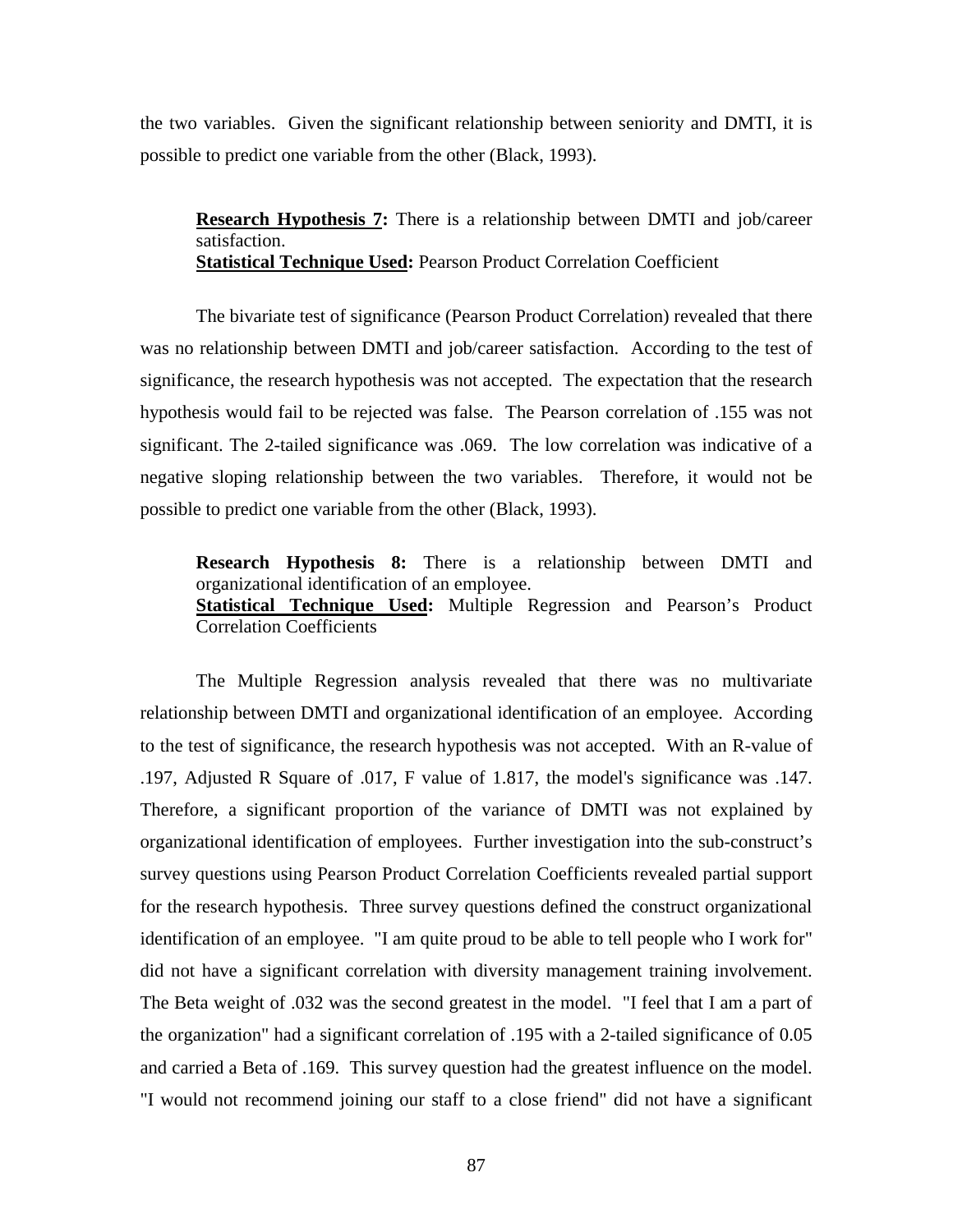correlation with DMTI. This question carried a Beta of .013, thus contributing the least to the model. Please refer to Table 4.9

| Model             |                            | R                        | <b>R</b> Square         | <b>Adjusted R</b><br><b>Square</b> | <b>Std. Error of</b><br>the estimate |
|-------------------|----------------------------|--------------------------|-------------------------|------------------------------------|--------------------------------------|
|                   |                            | .197                     | .039                    | .017                               | 54.08                                |
|                   |                            | Sum of<br><b>Squares</b> | df                      | <b>Mean Square</b>                 | F<br>Sig.                            |
| <b>Regression</b> |                            | 15939.80                 | 3                       | 5313.28                            | 1.817<br>.147                        |
| <b>Residual</b>   |                            | 394794.37                | 135                     | 2924.40                            |                                      |
| <b>Total</b>      |                            | 410734.23                | 138                     |                                    |                                      |
|                   |                            | <b>DMTI</b>              | <b>Proud to</b><br>Tell | Feel part of<br>organization       | <b>Would not</b><br>recommend        |
| <b>DMTI</b>       | <b>Pearson Correlation</b> | 1.000                    | .141                    | $.195*$                            | .111                                 |
|                   | $Sig. (2-tailed)$          |                          | .097                    | .022                               | .193                                 |
|                   | N                          |                          | 139                     | 139                                | 139                                  |

**Table 4.9 - Organizational Identification 's Model Summary**

\* correlation is significant at the 0.05 level (2-tailed)

**Research Hypothesis 9:** There is a relationship between DMTI and job involvement of an employee.

**Statistical Technique Used:** Multiple Regression and Pearson Product Correlation Coefficients

The Multiple Regression analysis revealed that there was no relationship between DMTI and job involvement of employees. According to the test of significance, the research hypothesis was not accepted. With an R value of .108, Adjusted R Square of - .011, F value of .518, the model's significance was .670. Therefore, a significant proportion of the variance of DMTI was not explained by job involvement. Further investigation into the sub-construct survey questions using Pearson Product Correlation Coefficients substantiated the multivariate results and gave no partial support for the research hypothesis. Three survey questions defined the sub-construct job involvement of an employee. DMTI did not have a significant correlation with "To know that my own work had made a contribution to the good of the organization would please me." The Beta weight of .071 was the greatest in the model. DMTI did not have a significant correlation with "I'm not willing to put myself out just to help the organization." It carried a Beta weight of -.058. DMTI did not have significant correlation with "In my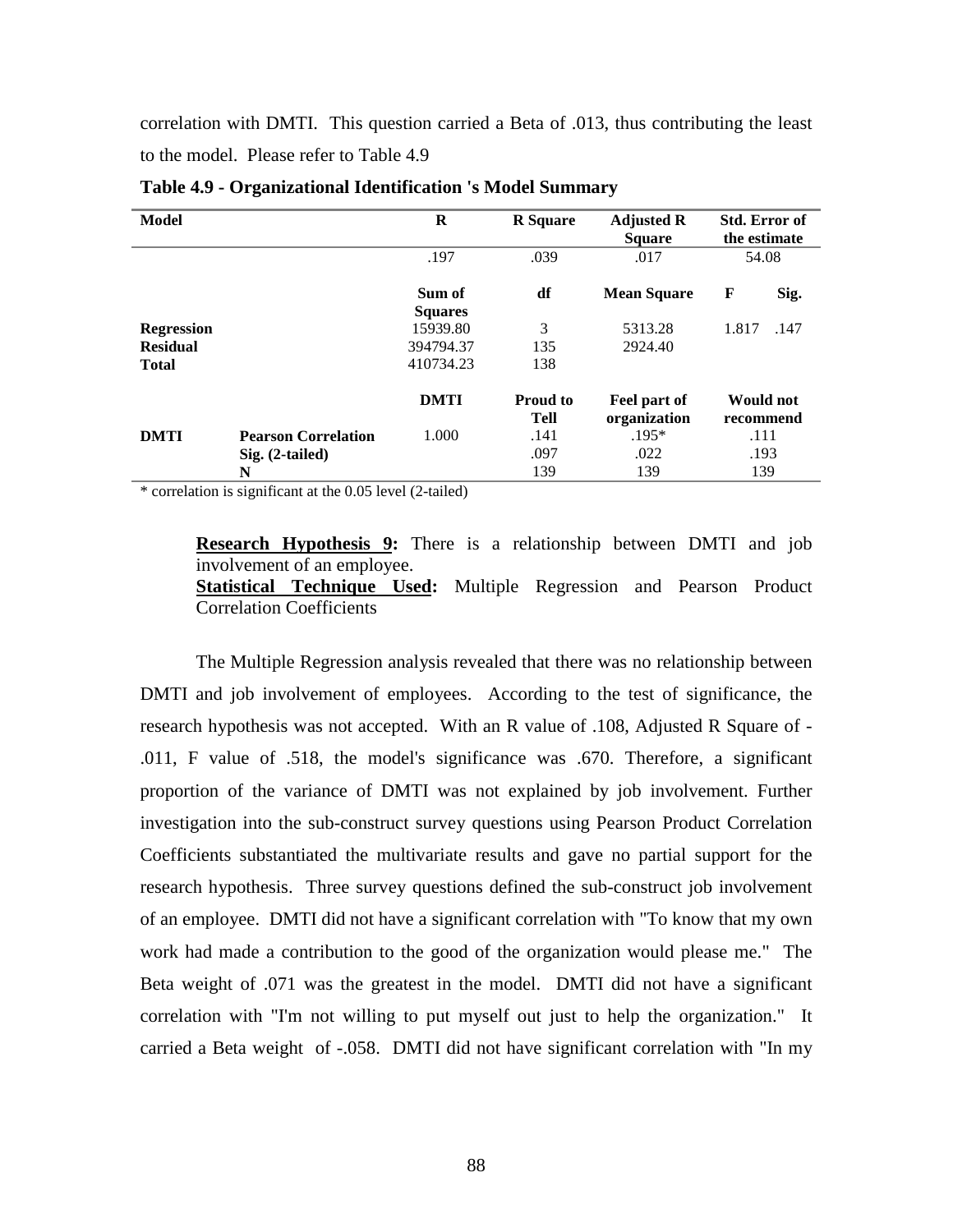work I feel like I am making some effort, not just for myself but for the organization as well." This question carried Beta weight of .045. Please refer to Table 4.10

| <b>Model</b>      |                    | $\bf{R}$       | <b>R</b> Square                     | <b>Adjusted R</b><br><b>Square</b> | Std. Error of<br>the estimate |
|-------------------|--------------------|----------------|-------------------------------------|------------------------------------|-------------------------------|
|                   |                    | .108           | .012                                | $-.011$                            | 55.00                         |
|                   |                    | Sum of         | df                                  | <b>Mean Square</b>                 | F<br>Sig.                     |
|                   |                    | <b>Squares</b> |                                     |                                    |                               |
| <b>Regression</b> |                    | 4703.43        | 3                                   | 1567.81                            | .670<br>.518                  |
| <b>Residual</b>   |                    | 399235.33      | 132                                 | 3024.51                            |                               |
| <b>Total</b>      |                    | 403938.76      | 135                                 |                                    |                               |
|                   |                    | <b>DMTI</b>    | <b>Knowledge of</b><br>contribution | Not willing to<br>self out         | <b>Making effort</b>          |
| <b>DMTI</b>       | <b>Pearson</b>     | 1.000          | .098                                | $-.036$                            | .075                          |
|                   | <b>Correlation</b> |                |                                     |                                    |                               |
|                   | $Sig. (2-tailed)$  |                | .251                                | .675                               | .383                          |
|                   | N                  | 139            | 139                                 | 136                                | 139                           |

**Table 4.10-Job Involvement 's Model Summary**

**Research Hypothesis 10:** There is a relationship between DMTI and compensation of employees. **Statistical Technique Used:** Pearson Product Correlation Coefficient

The bivariate test of significance (Pearson Product Correlation) revealed that there is no relationship between DMTI and compensation of employees. According to the test of significance, the research hypothesis was not accepted. The Pearson Correlation was .027 with a 2-tailed significance of .750. The low non-significant correlation was indicative of a positive sloping relationship between the two variables. Therefore, it would not be possible to predict one variable from the other (Black, 1993).

**Research Hypothesis 11:** There is a relationship between DMTI and opportunities given to an employee. **Statistical Technique Used:** Regression and Pearson Product Correlation Coefficient

The Multiple Regression analysis revealed that there was a multivariate relationship between DMTI and opportunities given to an employee. According to the test of significance, the research hypothesis was accepted. With an R of .270, Adjusted R Square of .059, F value of 5.304, the model's significance was .006. Therefore, a significant proportion of the variance of DMTI was explained by opportunities given to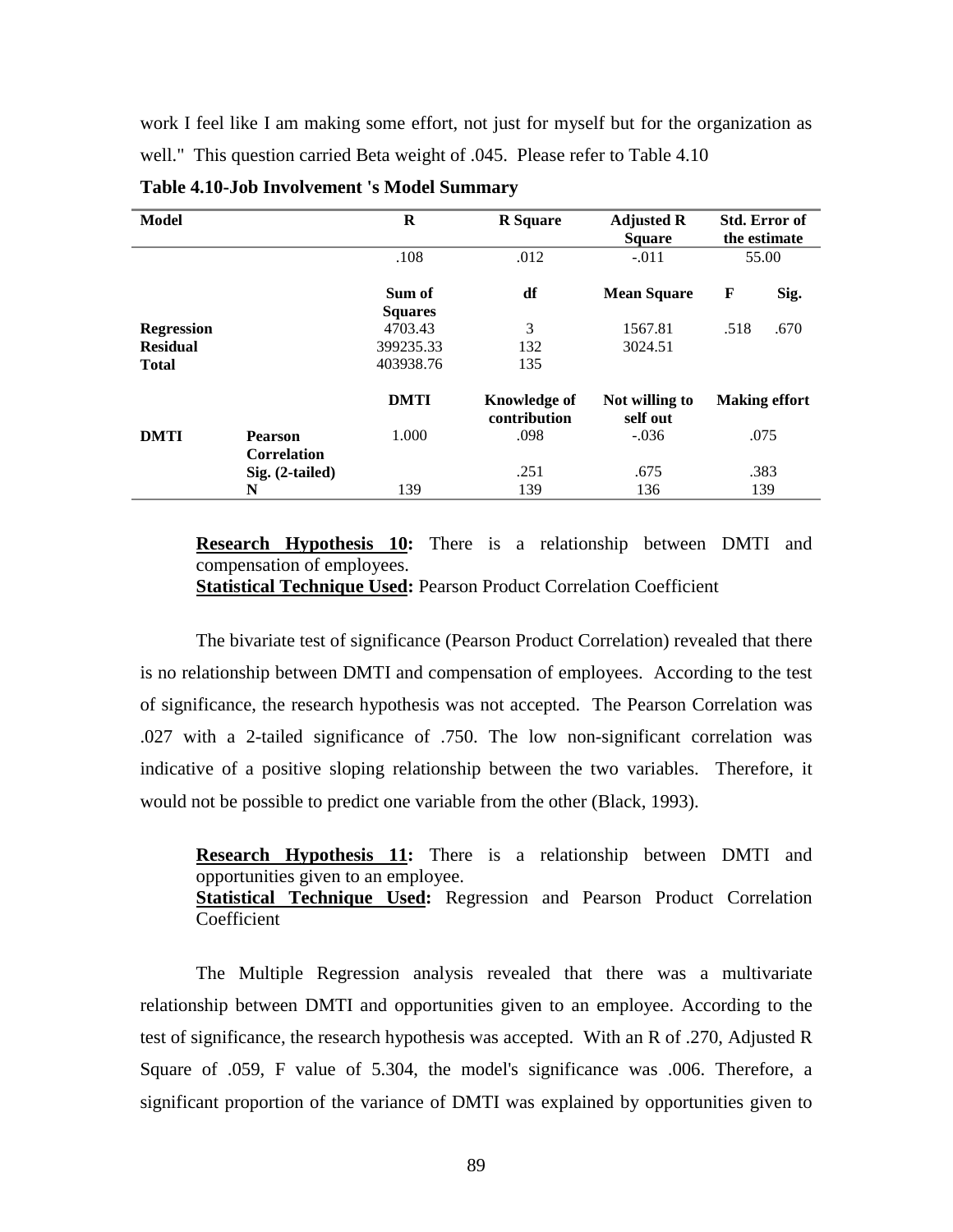an employee. Further investigation into the sub-construct's survey questions using Pearson Product Correlation Coefficients revealed one of the survey questions had a significant relationship with involvement in a diversity management training program. Two survey questions defined the sub-construct entitled opportunities given to an employee. "How satisfied are you with the progress you have made in this organization up to now?" did not have a significant bivariate correlation with DMTI. Its Beta weight was -.162. "How satisfied are you with your chances for getting ahead in this organization in the future?" had a significant correlation of.239 at the 0.005 level (2 tailed) with DMTI. Please refer to Table 4.11

| <b>Model</b>      |                                      | $\bf{R}$                 | <b>R</b> Square | <b>Adjusted R</b><br><b>Square</b>     | Std. Error of<br>the estimate     |
|-------------------|--------------------------------------|--------------------------|-----------------|----------------------------------------|-----------------------------------|
|                   |                                      | .270                     | .073            | .059                                   | 53.07                             |
|                   |                                      | Sum of<br><b>Squares</b> | df              | <b>Mean Square</b>                     | F<br>Sig.                         |
| <b>Regression</b> |                                      | 29881.86                 | 2               | 14940.93                               | 5.304<br>.0006                    |
| <b>Residual</b>   |                                      | 380250.78                | 135             | 2816.67                                |                                   |
| <b>Total</b>      |                                      |                          |                 |                                        |                                   |
|                   |                                      |                          | <b>DMTI</b>     | <b>Satisfied with</b><br>getting ahead | <b>Satisfied with</b><br>progress |
| <b>DMTI</b>       | <b>Pearson</b><br><b>Correlation</b> |                          | 1.000           | $.239**$                               | .053                              |
|                   | Sig. (2-tailed)                      |                          |                 | .005                                   | .533                              |
|                   | N                                    |                          | 139             | 138                                    | 139                               |

**Table 4.11 – Opportunity's Model Summary**

\*\* Correlation is significant at the 0.01 level (2-tailed)

# **Profile of Collective Constructs Representing General Satisfaction and Organizational Commitment**

While none of the 11 generated hypotheses directly addressed the relationships shared between DMTI and overall general satisfaction and organizational commitment, Pearson Product Correlation Coefficients were run to further expand the exploratory findings of the study. The Taylor and Bowers (1972) and Cook and Wall (1980) scales were kept in tack and used to create collective rank scores for all respondents. These scores were then matched with DMTI and analyzed using the biviarate statistical technique. What follows are the results from those tests.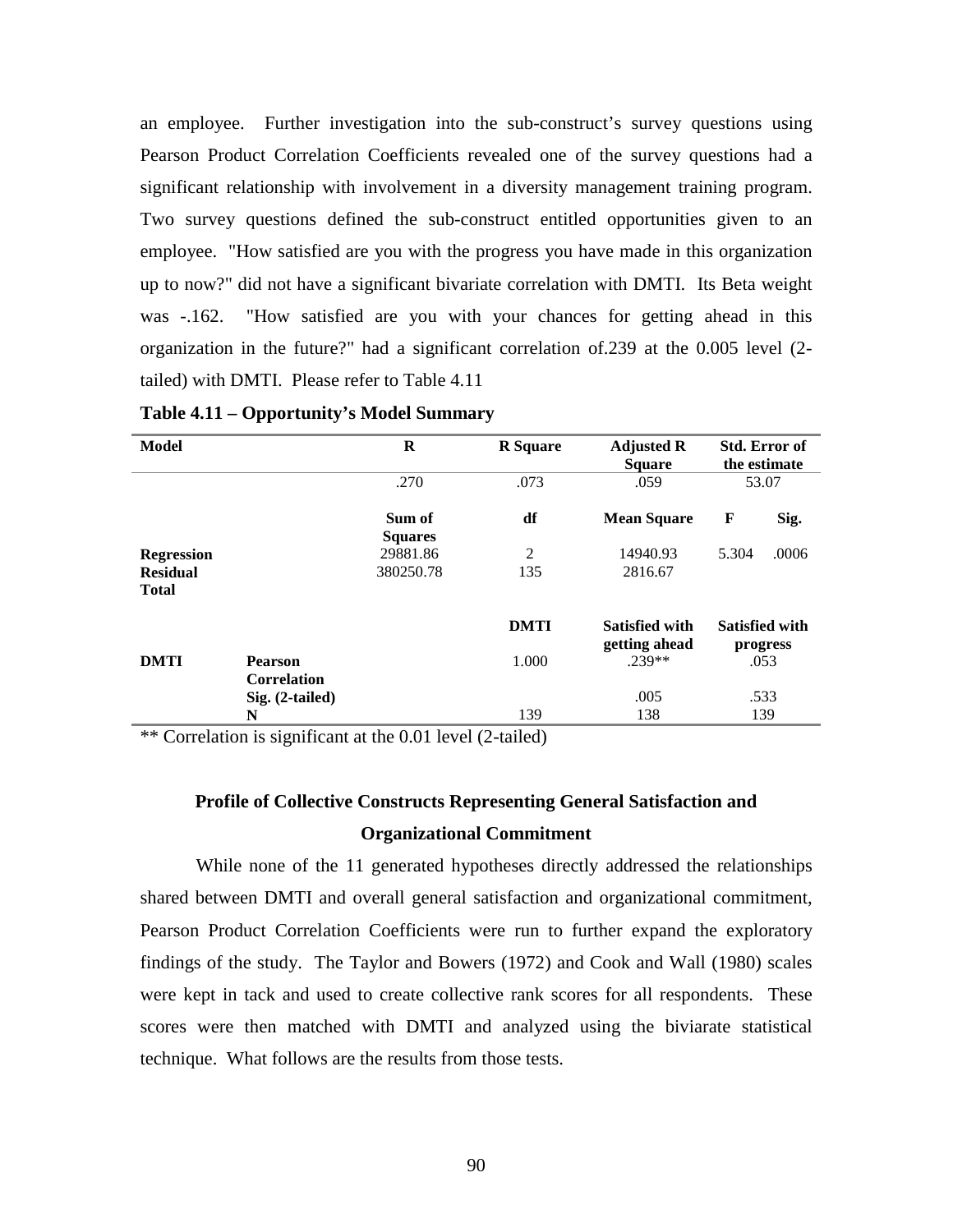### General Satisfaction

Based on the Taylor and Bowers (1972) General Satisfaction Scale, a collective construct representing the respondents overall general satisfaction was created. This was developed using a composite score of the 7 survey questions (Table 4.4a). Respondent's general satisfaction had a significant correlation at the 0.05 level with diversity management training involvement. The Pearson Correlation was .198 with a significance of .020. This indicated that there was a relationship between one's overall satisfaction and DMTI. The significant correlation was indicative of a positive sloping relationship between the two variables. Therefore, it would be possible to predict one variable from the other (Black, 1993). A total of 138 cases were reviewed.

### Organizational Commitment

Based on the Cook and Wall's (1980) Organizational Commitment Scale a collective construct representing the respondents overall organizational commitment was created. This was developed using a composite score of the 9 survey questions (Table 4.4b). The collective construct representing the respondents overall organizational commitment had a significant correlation at the 0.05 level with DMTI. The Pearson Correlation was .221. This indicated that there was a relationship between one's organizational commitment and DMTI. The significant correlation was indicative of a positive sloping relationship between the two variables. Therefore, it would be possible to predict one variable from the other (Black, 1993).

A total of 135 cases were reviewed.

# **Other Findings of the Study**

Again for the sake of exploratory research, other survey questions have been asked and analyzed in hopes of better understanding diversity management training programs in the lodging industry. The following section is based on two questions posed on the survey instrument regarding the perceived effectiveness of diversity management training programs.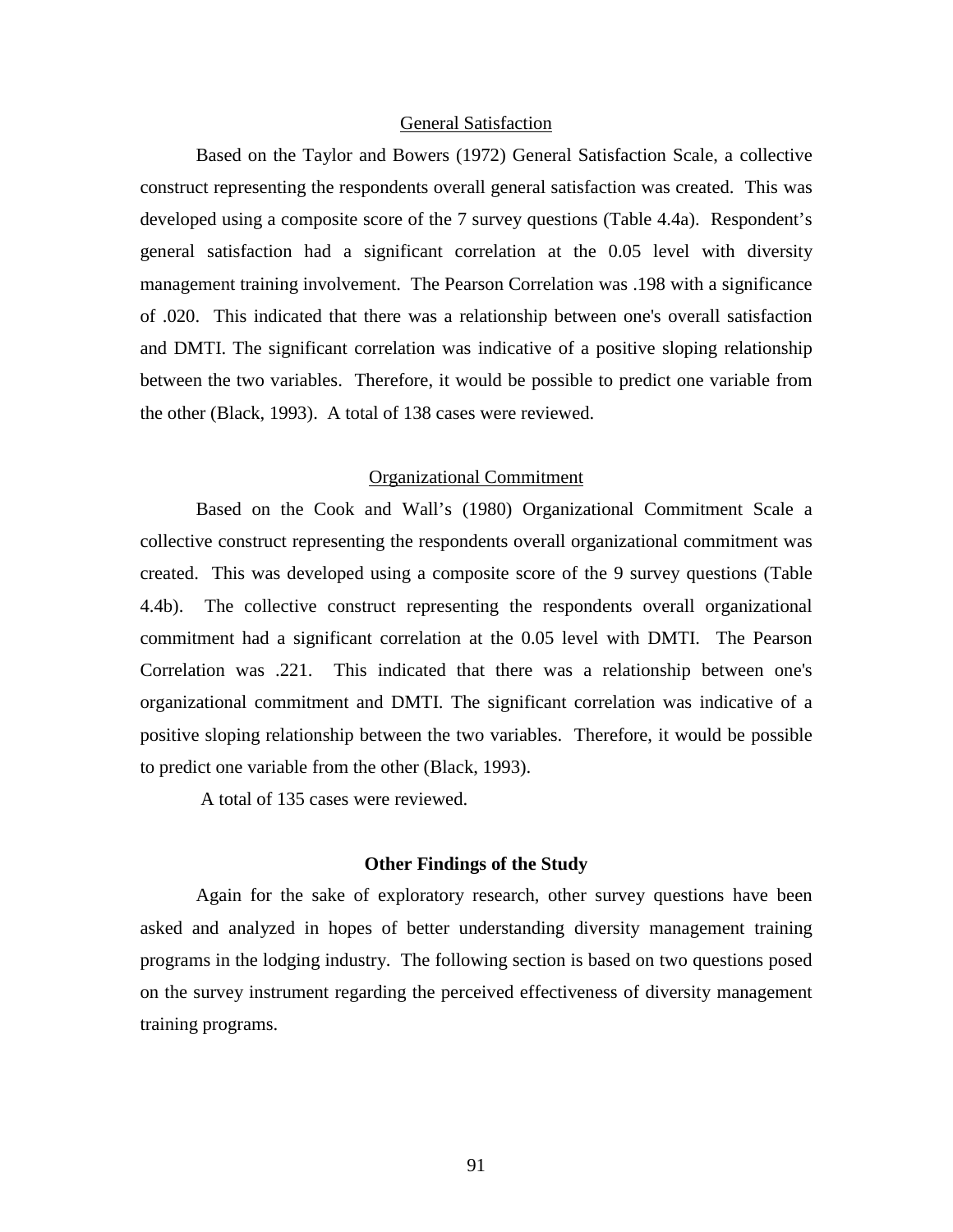### Effectiveness of Diversity Management Training Programs

Forty-three and eight tenths percent  $(n=60)$  of respondents felt that diversity management training programs were effective for minority employees. Similarly, 43.4% (n=59) felt that these same programs were effective for non-minority employees. Of those surveyed, 46.7% (n=63) stated that, in their opinion, their company did offer a diversity management training program. When employees were asked how they thought their human resource mangers would respond to the same question  $57\%$  (n=77) said they thought that the human resource manager would say that their company offered a diversity management training program. Please refer to Table 4.12 for a profile of the complete percentages.

| <b>Description</b>                     | N  | <b>Valid Percentage</b> |  |  |  |
|----------------------------------------|----|-------------------------|--|--|--|
| Effective for minority employees       |    |                         |  |  |  |
| Very ineffective                       | 5  | 3.6                     |  |  |  |
| Ineffective                            | 18 | 13.1                    |  |  |  |
| Neither                                | 47 | 34.3                    |  |  |  |
| Effective                              | 60 | 43.8                    |  |  |  |
| Very effective                         | 7  | 5.1                     |  |  |  |
|                                        |    |                         |  |  |  |
| Effective for non-minority employees   |    |                         |  |  |  |
| Very ineffective                       | 5  | 3.6                     |  |  |  |
| Ineffective                            | 19 | 14.0                    |  |  |  |
| Neither                                | 44 | 32.4                    |  |  |  |
| Effective                              | 59 | 43.4                    |  |  |  |
| Very effective                         | 9  | 6.6                     |  |  |  |
| Company offers a diversity management  |    |                         |  |  |  |
| training program?                      |    |                         |  |  |  |
| Yes                                    | 63 | 46.7                    |  |  |  |
| N <sub>0</sub>                         | 72 | 53.3                    |  |  |  |
| In your opinion, what would your HR    |    |                         |  |  |  |
| managers response be if asked the same |    |                         |  |  |  |
| question?                              |    |                         |  |  |  |
| Yes                                    | 77 | 57.0                    |  |  |  |
| No                                     | 58 | 43.0                    |  |  |  |

**Table 4.12 - Effectiveness of Diversity Management Training Programs**

# **Summary**

With a response rate of 13.93 (n=139), the average age of respondents was 41. The majority of the managers were white (73.2%), yet 50.4% of all respondents considered themselves a member of a diverse group. At least a bachelors degree was